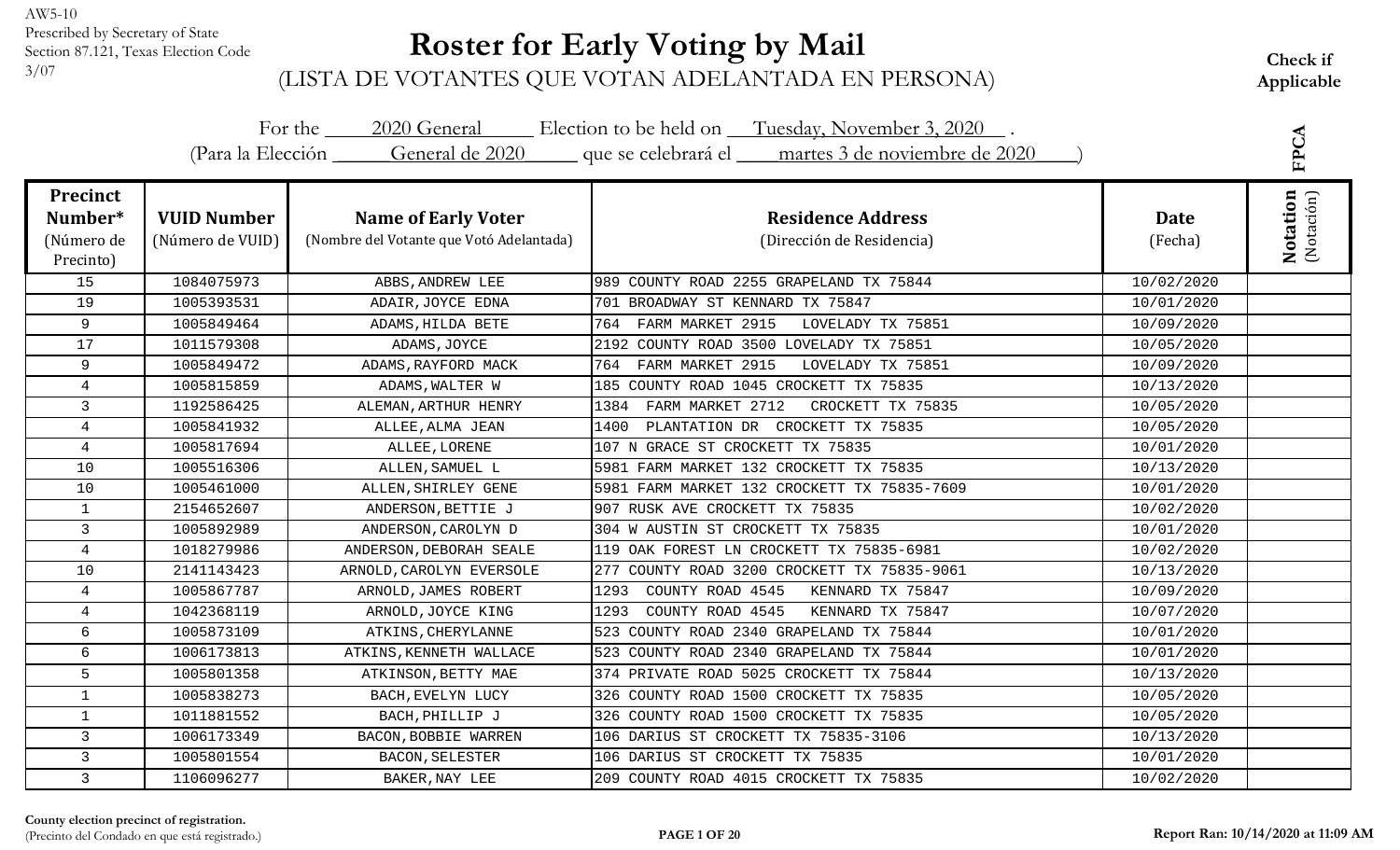# **Roster for Early Voting by Mail**

|                                                       |                                        |                                                                        | For the 2020 General Election to be held on Tuesday, November 3, 2020.              |                        | FPCA                   |
|-------------------------------------------------------|----------------------------------------|------------------------------------------------------------------------|-------------------------------------------------------------------------------------|------------------------|------------------------|
|                                                       |                                        |                                                                        | (Para la Elección General de 2020 que se celebrará el martes 3 de noviembre de 2020 |                        |                        |
| <b>Precinct</b><br>Number*<br>(Número de<br>Precinto) | <b>VUID Number</b><br>(Número de VUID) | <b>Name of Early Voter</b><br>(Nombre del Votante que Votó Adelantada) | <b>Residence Address</b><br>(Dirección de Residencia)                               | <b>Date</b><br>(Fecha) | Notation<br>(Notación) |
| $\mathsf{3}$                                          | 1181225365                             | BAKER, QUINCE ARTHUR                                                   | 117 AMANDA ST CROCKETT TX 75835-3114                                                | 10/01/2020             |                        |
| 3                                                     | 1215132896                             | BAKER, VIRGINIA HAMILTON                                               | 117 AMANDA ST CROCKETT TX 75835                                                     | 10/01/2020             |                        |
| $\overline{a}$                                        | 1005853721                             | BALL, FLOYD C                                                          | 1401 N 4TH ST CROCKETT TX 75835                                                     | 10/05/2020             |                        |
| $\overline{4}$                                        | 1015208808                             | BARNHILL, LYNDON PHILLIP                                               | 519 PINECREST DR CROCKETT TX 75835                                                  | 10/07/2020             |                        |
| $\overline{2}$                                        | 1001818063                             | BARTEE, WINNIE SUE                                                     | 506 ELM ST CROCKETT TX 75835-1917                                                   | 10/01/2020             |                        |
| 8                                                     | 2169512158                             | BATTLE, MARK STEVEN                                                    | 1742 COUNTY ROAD 1675 GRAPELAND TX 75844                                            | 09/30/2020             | <b>FPCA</b>            |
| $\overline{a}$                                        | 1061228361                             | BEASLEY, OPAL MAE                                                      | STATE HIGHWAY 7 W CROCKETT TX 75835<br>168                                          | 10/01/2020             |                        |
| $\mathbf{1}$                                          | 2003562414                             | BEAULIEU, DAVID LUKE                                                   | 111 VALLEY LN CROCKETT TX 75835                                                     | 10/07/2020             |                        |
| $\mathbf{1}$                                          | 2003562422                             | BEAULIEU, JACKIE LOUISE                                                | 111 VALLEY LN CROCKETT TX 75835                                                     | 10/07/2020             |                        |
| 18                                                    | 1018261624                             | BERRY, OTIS DEAN                                                       | 3465 COUNTY ROAD 4200 LOVELADY TX 75851                                             | 10/13/2020             |                        |
| 18                                                    | 1047929917                             | BERRY, REGINALD RAY                                                    | 4698 COUNTY ROAD 4200 LOVELADY TX 75851                                             | 10/05/2020             |                        |
| $\overline{a}$                                        | 1163283289                             | BIEGALSKI, ELIZABETH ANGELIA                                           | 672 COUNTY ROAD 2030 CROCKETT TX 75835                                              | 10/13/2020             |                        |
| $\overline{4}$                                        | 1005886640                             | BOWERS, GLORIA JEAN                                                    | PARK ST CROCKETT TX 75835<br>428                                                    | 10/02/2020             |                        |
| 8                                                     | 1083207517                             | BOWLIN, DAVID BRUCE                                                    | FARM MARKET 228<br>GRAPELAND TX 75844<br>6901                                       | 10/07/2020             |                        |
| 8                                                     | 1080722770                             | BOWLIN, MICHAL ELSIE                                                   | FARM MARKET 228<br>6901<br>GRAPELAND TX 75844                                       | 10/07/2020             |                        |
| $\overline{4}$                                        | 1005887703                             | BRANN, JAMES G                                                         | 1216 E BOWIE ST CROCKETT TX 75835                                                   | 10/02/2020             |                        |
| $\overline{4}$                                        | 1005887719                             | BRANN, MARGARET LENORA                                                 | 1216 E BOWIE ST CROCKETT TX 75835-2906                                              | 10/05/2020             |                        |
| $\mathbf{1}$                                          | 1009048795                             | BROOKS, ELIZABETH HUTCHEON                                             | 301 PECAN DR CROCKETT TX 75835-4019                                                 | 10/01/2020             |                        |
| $\overline{2}$                                        | 1215254181                             | BROWN, RONALD DEAN                                                     | 202 PATTERSON ST CROCKETT TX 75835                                                  | 10/07/2020             |                        |
| 5                                                     | 1156246923                             | BROWN, ROSEMARY E                                                      | 870 COUNTY ROAD 1645 GRAPELAND TX 75844                                             | 10/07/2020             |                        |
| $\overline{4}$                                        | 1159251835                             | BURNETT, MARGARET HICKS                                                | 1116 LOOP 304 E CROCKETT TX 75835                                                   | 10/05/2020             |                        |
| 2                                                     | 2152352907                             | BURTCHETT, GUYANN KAREN                                                | 672 COUNTY ROAD 2030 CROCKETT TX 75835                                              | 10/13/2020             |                        |
| $7\phantom{.0}$                                       | 1011881030                             | BUTLER JR, GEORGE                                                      | 410 S RAINES ST LOVELADY TX 75851                                                   | 10/02/2020             |                        |
| 6                                                     | 1005814668                             | BUTLER, DORTHY                                                         | WASHINGTON ST GRAPELAND TX 75844<br>501                                             | 10/02/2020             |                        |
| $7\overline{ }$                                       | 1115494568                             | BUTLER, LINDA FAYE                                                     | 204 DEWBERRY ST LOVELADY TX 75851                                                   | 10/02/2020             |                        |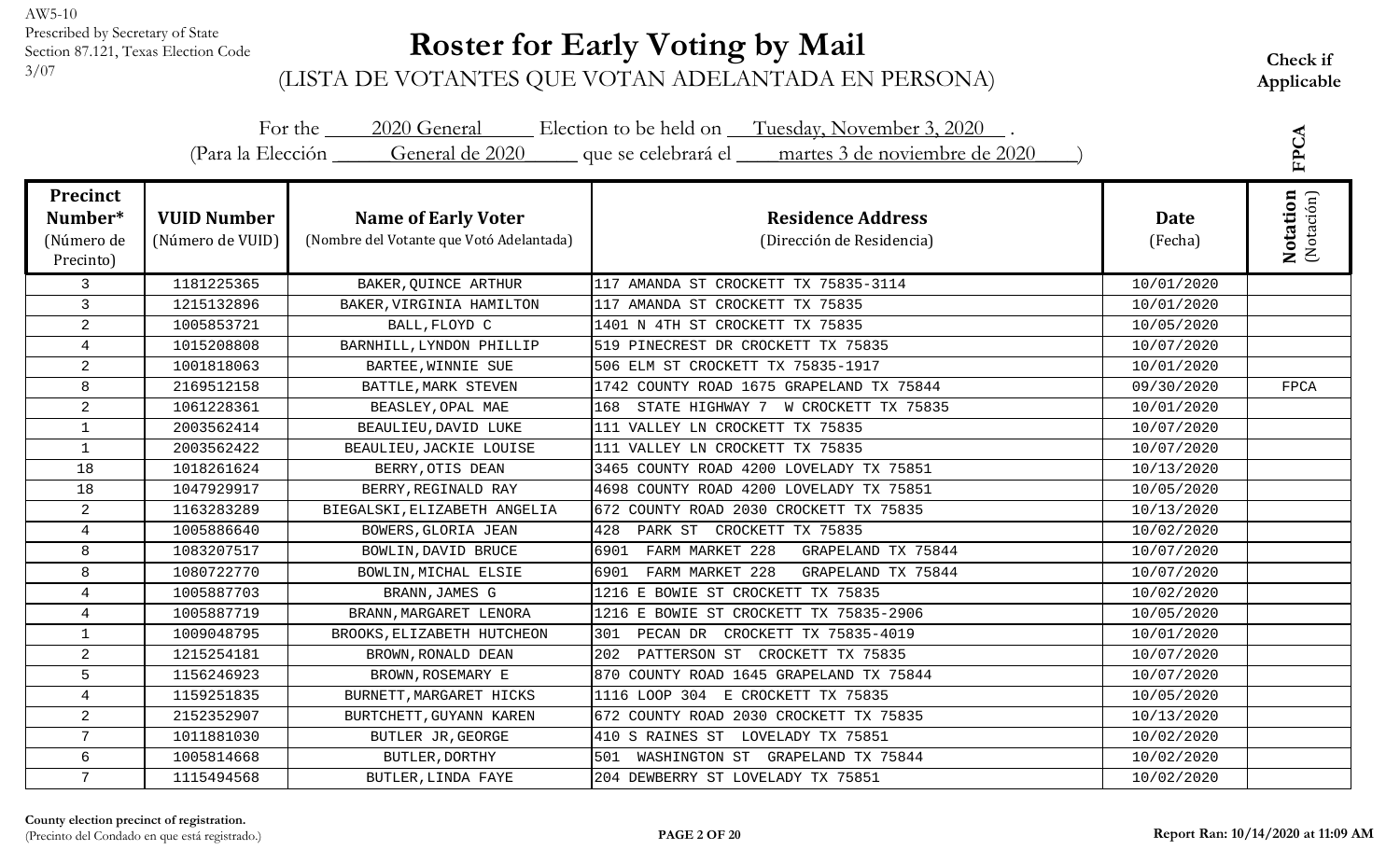# **Roster for Early Voting by Mail**

|                                                       |                                        |                                                                        | For the 2020 General Election to be held on Tuesday, November 3, 2020.<br>(Para la Elección General de 2020 que se celebrará el martes 3 de noviembre de 2020 |                        | FPCA                          |
|-------------------------------------------------------|----------------------------------------|------------------------------------------------------------------------|---------------------------------------------------------------------------------------------------------------------------------------------------------------|------------------------|-------------------------------|
| <b>Precinct</b><br>Number*<br>(Número de<br>Precinto) | <b>VUID Number</b><br>(Número de VUID) | <b>Name of Early Voter</b><br>(Nombre del Votante que Votó Adelantada) | <b>Residence Address</b><br>(Dirección de Residencia)                                                                                                         | <b>Date</b><br>(Fecha) | <b>Notation</b><br>(Notación) |
| 5                                                     | 1118302305                             | CARROLL, ANGELA KATHERINE                                              | 7110 US HIGHWAY 287 N GRAPELAND TX 75844-8864                                                                                                                 | 10/07/2020             |                               |
| 5                                                     | 2145766098                             | CARROLL, LAWSON ALLEN                                                  | US HIGHWAY 287 N GRAPELAND TX 75844<br>7110                                                                                                                   | 10/08/2020             |                               |
| 5                                                     | 1005794766                             | CHAMBERS, MARIE                                                        | 1067 FARM MARKET 2423 GRAPELAND TX 75844                                                                                                                      | 10/02/2020             |                               |
| $\mathbf{1}$                                          | 1013806198                             | CHAMBLES, OLLIE MYRTLE                                                 | 624 COUNTY ROAD 1800 CROCKETT TX 75835                                                                                                                        | 10/05/2020             |                               |
| $\mathbf{1}$                                          | 1005883836                             | CHEATHAM, GLENDA MAXINE                                                | 204 PECAN DR CROCKETT TX 75835-4018                                                                                                                           | 10/09/2020             |                               |
| 20                                                    | 1183326302                             | CHILDRESS, ELSIE POTTER                                                | 20037 STATE HIGHWAY 21 E GRAPELAND TX 75844                                                                                                                   | 10/08/2020             |                               |
| 5                                                     | 1005862500                             | CHILDRESS, MARTHA LOUISE                                               | 10474 US HIGHWAY 287 N GRAPELAND TX 75844                                                                                                                     | 10/09/2020             |                               |
| 5                                                     | 2119842146                             | CHIPMAN, RICKEY LYLE                                                   | 354 COUNTY ROAD 1895 GRAPELAND TX 75844-5934                                                                                                                  | 10/02/2020             |                               |
| $\mathbf{1}$                                          | 1132916876                             | CHRISTOPHER, DAVID LEE                                                 | 210 CORDELL ST CROCKETT TX 75835-1302                                                                                                                         | 10/07/2020             |                               |
| $\overline{a}$                                        | 1113288091                             | CLINES, SARA MATLOCK                                                   | 149 HICKORY HILL LN CROCKETT TX 75835                                                                                                                         | 10/09/2020             |                               |
| $\overline{a}$                                        | 2128743246                             | CLOYD, J C                                                             | 155 COUNTY ROAD 2090 CROCKETT TX 75835                                                                                                                        | 10/13/2020             |                               |
| $\mathbf{3}$                                          | 1005894009                             | COBBS, JESSIE MAE                                                      | 1987 STATE HIGHWAY 19 S CROCKETT TX 75835                                                                                                                     | 10/02/2020             |                               |
| $\mathsf{3}$                                          | 1005894013                             | COBBS, MARCELLO                                                        | 1987 STATE HIGHWAY 19 S CROCKETT TX 75835                                                                                                                     | 10/02/2020             |                               |
| 5                                                     | 1015562674                             | COLEMAN SR, JAMES LEE                                                  | 227 PLUM ST APT 16 GRAPELAND TX 75844-2164                                                                                                                    | 10/05/2020             |                               |
| 5                                                     | 1005795063                             | COLEMAN, RUFUS E                                                       | 506 GUICELAND DR GRAPELAND TX 75844                                                                                                                           | 10/07/2020             |                               |
| $\overline{2}$                                        | 1005816466                             | CONLEY, CHARLES EDWARD                                                 | 185 COUNTY ROAD 2015 CROCKETT TX 75835                                                                                                                        | 10/02/2020             |                               |
| 4                                                     | 1014300347                             | COOK, CHERRYL CHRISTINE                                                | 606 FRYE ST CROCKETT TX 75835                                                                                                                                 | 10/01/2020             |                               |
| $\overline{4}$                                        | 1005888443                             | COOK, CORNELIA B                                                       | 1205 E GOLIAD AVE CROCKETT TX 75835                                                                                                                           | 09/30/2020             |                               |
| 6                                                     | 1041713457                             | COOK, DOROTHY COETTA                                                   | LEMON ST GRAPELAND TX 75844<br>808                                                                                                                            | 10/05/2020             |                               |
| 4                                                     | 1005888853                             | COOK, GEORGE S                                                         | 1205 E GOLIAD AVE CROCKETT TX 75835                                                                                                                           | 09/30/2020             |                               |
| 6                                                     | 1011530939                             | COONES, CONETTE L                                                      | 490 COUNTY ROAD 2330 GRAPELAND TX 75844                                                                                                                       | 10/13/2020             |                               |
| 2                                                     | 1005816484                             | COOPER, JIMMIE LEE                                                     | 219 COUNTY ROAD 2015 CROCKETT TX 75835-7066                                                                                                                   | 10/08/2020             |                               |
| $\overline{a}$                                        | 1005816497                             | COOPER, ROSETTA DAVIS                                                  | 219 COUNTY ROAD 2015 CROCKETT TX 75835                                                                                                                        | 10/08/2020             |                               |
| $\overline{7}$                                        | 1005868875                             | COPELAND, DAVID L                                                      | 261 COUNTY ROAD 3635 LOVELADY TX 75851                                                                                                                        | 10/01/2020             |                               |
| 4                                                     | 1005886311                             | CORLEY, DICKEY EUGENE                                                  | 222 COUNTY ROAD 4530<br>CROCKETT TX 75835                                                                                                                     | 10/05/2020             |                               |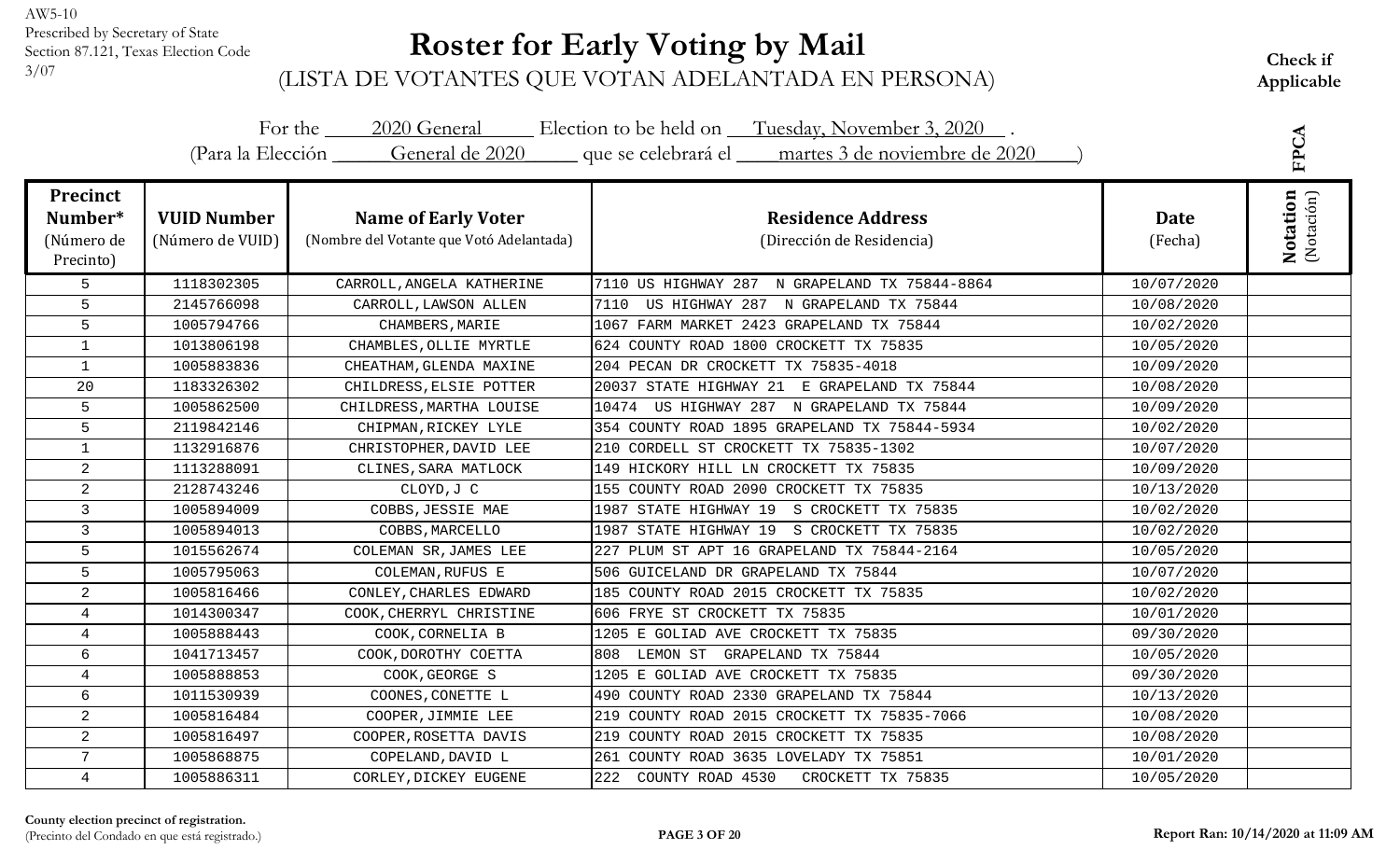# **Roster for Early Voting by Mail**

|                                                       |                                        |                                                                        | For the 2020 General Election to be held on Tuesday, November 3, 2020.              |                 |                               |
|-------------------------------------------------------|----------------------------------------|------------------------------------------------------------------------|-------------------------------------------------------------------------------------|-----------------|-------------------------------|
|                                                       |                                        |                                                                        | (Para la Elección General de 2020 que se celebrará el martes 3 de noviembre de 2020 |                 | FPCA                          |
| <b>Precinct</b><br>Number*<br>(Número de<br>Precinto) | <b>VUID Number</b><br>(Número de VUID) | <b>Name of Early Voter</b><br>(Nombre del Votante que Votó Adelantada) | <b>Residence Address</b><br>(Dirección de Residencia)                               | Date<br>(Fecha) | <b>Notation</b><br>(Notación) |
| 4                                                     | 1005886307                             | CORLEY, ESTHER JEAN                                                    | 222<br>COUNTY ROAD 4530<br>CROCKETT TX 75835                                        | 10/05/2020      |                               |
| 8                                                     | 1005868670                             | CUTLER, TOMY PLEVE                                                     | 11572 FARM MARKET 227 E GRAPELAND TX 75844-6451                                     | 10/08/2020      |                               |
| $\mathbf{1}$                                          | 1021575958                             | DANIELS, LINDA LORRAINE                                                | 232 US HIGHWAY 287 N CROCKETT TX 75835                                              | 10/01/2020      |                               |
| $\mathbf{1}$                                          | 1005795997                             | DAVENPORT, DEBRA LOUISE                                                | 211 LINCOLN ST CROCKETT TX 75835                                                    | 10/13/2020      |                               |
| $\overline{4}$                                        | 1005810404                             | DAVIDSON, JAMES SCOTT                                                  | 276 CREEKWOOD ST CROCKETT TX 75835                                                  | 10/13/2020      |                               |
| $\overline{4}$                                        | 1005874881                             | DAVIDSON, PATRICIA A                                                   | 276 CREEKWOOD ST CROCKETT TX 75835                                                  | 10/13/2020      |                               |
| 19                                                    | 1005375989                             | DAVIS, BILLIE JEAN                                                     | COUNTY ROAD 4615<br>KENNARD TX 75847<br>950                                         | 10/01/2020      |                               |
| 22                                                    | 1005379136                             | DAVIS, CARRIE                                                          | FARM MARKET 132<br>CROCKETT TX 75835<br>1470                                        | 10/07/2020      |                               |
| 19                                                    | 1005375991                             | DAVIS, DONALD FRANK                                                    | 950<br>COUNTY ROAD 4615<br>KENNARD TX 75847                                         | 09/30/2020      |                               |
| $\overline{4}$                                        | 1005892012                             | DAVIS, LARRY ALAN                                                      | MEADOWVIEW ST CROCKETT TX 75835<br>1330                                             | 10/05/2020      |                               |
| 22                                                    | 1005435920                             | DAVIS, LUCILLE HARRIS                                                  | FARM MARKET 132<br>CROCKETT TX 75835<br>1871                                        | 10/13/2020      |                               |
| 22                                                    | 1013148330                             | DAVIS, ODIE G                                                          | 1871<br>FARM MARKET 132<br>CROCKETT TX 75835                                        | 10/13/2020      |                               |
| 6                                                     | 1005795156                             | DAVIS, PEARLIE M                                                       | 500<br>OLD CROCKETT RD<br>GRAPELAND TX 75844                                        | 10/07/2020      |                               |
| 6                                                     | 1018975598                             | DEASON, SHIRLEY PIERSON                                                | 204 WILLOW STREET GRAPELAND TX 75844                                                | 10/05/2020      |                               |
| $\overline{a}$                                        | 1005741316                             | DENSON, JERRY LON                                                      | 1002 PRIVATE ROAD 6266 CROCKETT TX 75835                                            | 10/08/2020      |                               |
| $\overline{c}$                                        | 1005838605                             | DENSON, LINDA CHERRY                                                   | 1002 PRIVATE ROAD 6266 CROCKETT TX 75835                                            | 10/08/2020      |                               |
| $\overline{4}$                                        | 1005875332                             | DICKEY, BILLY WAYNE                                                    | 1616 STATE HIGHWAY 21 E CROCKETT TX 75835                                           | 10/07/2020      |                               |
| $\overline{4}$                                        | 1005803105                             | DICKEY, CATHERINE                                                      | 1616 STATE HIGHWAY 21 E CROCKETT TX 75835                                           | 10/07/2020      |                               |
| 5                                                     | 1005874305                             | DICKEY, LOYD NEWELL                                                    | 1292 COUNTY ROAD 1705 GRAPELAND TX 75844                                            | 10/02/2020      |                               |
| 5                                                     | 1005874322                             | DICKEY, MILDRED                                                        | 1292 COUNTY ROAD 1705 GRAPELAND TX 75844                                            | 10/02/2020      |                               |
| $\mathsf{3}$                                          | 1005813036                             | DISHON, GARY EARL                                                      | 103 S DURRETT DR CROCKETT TX 75835                                                  | 09/30/2020      |                               |
| 10                                                    | 1005822493                             | DORRELL, ALMA ESHHER                                                   | 104 COUNTY ROAD 3210 CROCKETT TX 75835                                              | 10/02/2020      |                               |
| 16                                                    | 1005546251                             | DRISKELL, HAROLD LYNN                                                  | FARM MARKET 2663<br>CROCKETT TX 75835<br>4005                                       | 10/13/2020      |                               |
| 3                                                     | 1004969369                             | DYCHES, JAMES R                                                        | COUNTY ROAD 3345<br>CROCKETT TX 75835<br>399                                        | 10/13/2020      |                               |
| $\mathbf{3}$                                          | 1004969353                             | DYCHES, REGINA                                                         | 399<br>COUNTY ROAD 3345<br>CROCKETT TX 75835                                        | 10/13/2020      |                               |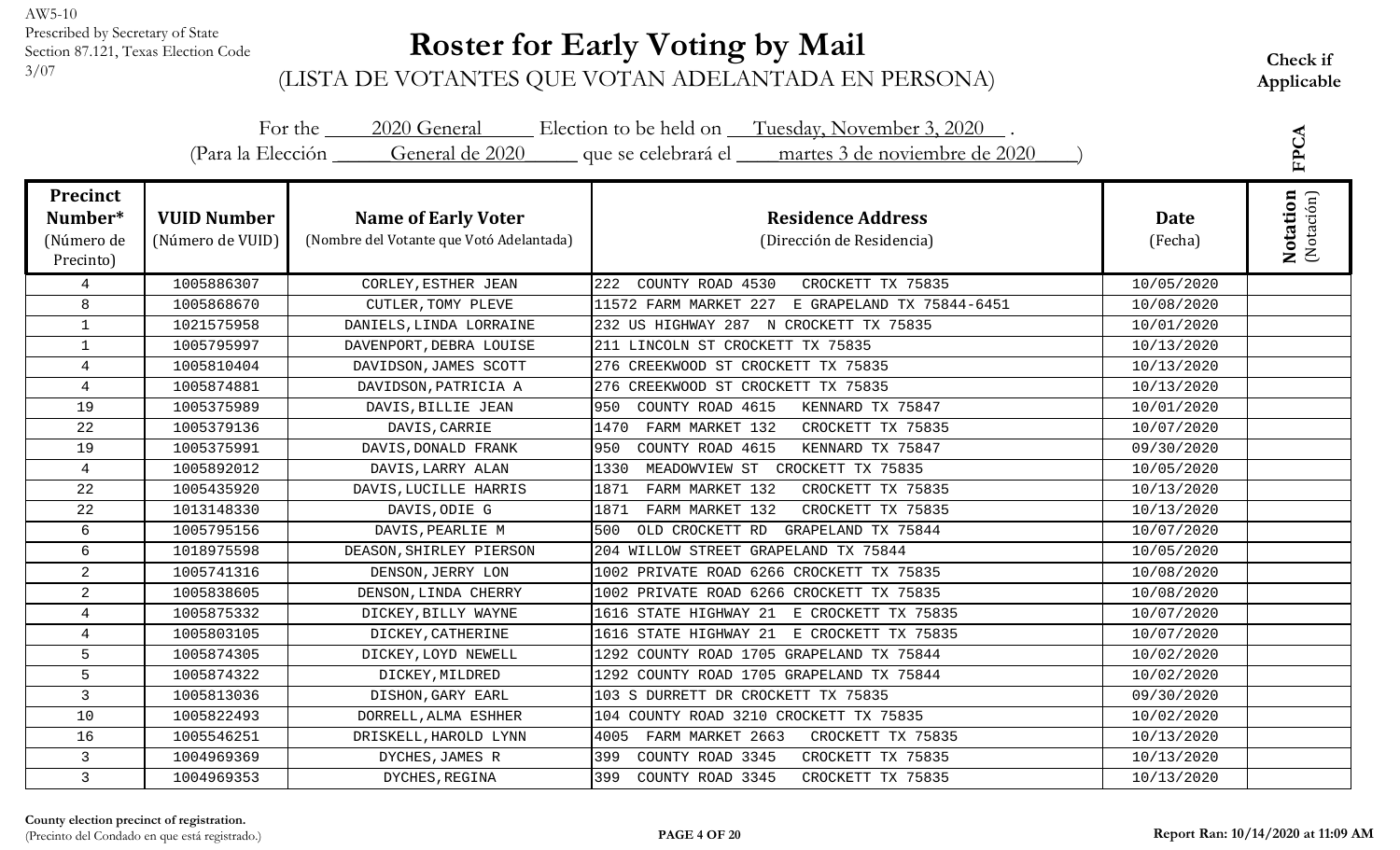# **Roster for Early Voting by Mail**

Check if<br><sup>3/07</sup> (LISTA DE VOTANTES QUE VOTAN ADELANTADA EN PERSONA) Applicable

| For the 2020 General Election to be held on Tuesday, November 3, 2020.<br>(Para la Elección General de 2020 que se celebrará el martes 3 de noviembre de 2020 |                                        |                                                                        |                                                       |                        |                               |
|---------------------------------------------------------------------------------------------------------------------------------------------------------------|----------------------------------------|------------------------------------------------------------------------|-------------------------------------------------------|------------------------|-------------------------------|
| <b>Precinct</b><br>Number*<br>(Número de<br>Precinto)                                                                                                         | <b>VUID Number</b><br>(Número de VUID) | <b>Name of Early Voter</b><br>(Nombre del Votante que Votó Adelantada) | <b>Residence Address</b><br>(Dirección de Residencia) | <b>Date</b><br>(Fecha) | <b>Notation</b><br>(Notación) |
| 19                                                                                                                                                            | 1005603021                             | EASON, BARBARA M                                                       | 775 COUNTY ROAD 4685 KENNARD TX 75847                 | 10/13/2020             |                               |
| 3                                                                                                                                                             | 1108324344                             | EDWARDS, ROGER JOEL                                                    | 1201 W HOUSTON AVE CROCKETT TX 75835                  | 09/30/2020             |                               |
| 3                                                                                                                                                             | 1108383705                             | EDWARDS, TERRI LYNN                                                    | 1201 W HOUSTON AVE CROCKETT TX 75835                  | 09/30/2020             |                               |
| 3                                                                                                                                                             | 1005841777                             | ELEM, GLORETHA                                                         | 1019 S 5TH ST CROCKETT TX 75835                       | 10/02/2020             |                               |
| $\mathbf{1}$                                                                                                                                                  | 1001577829                             | EMMONS, DAVY ROGER                                                     | 118 PECAN DR CROCKETT TX 75835                        | 10/13/2020             |                               |
| $\mathsf{3}$                                                                                                                                                  | 1080385531                             | ENGLISH, GLENDA GAYLE                                                  | COUNTY ROAD 4020<br>CROCKETT TX 75835<br>1193         | 10/01/2020             |                               |
| 21                                                                                                                                                            | 1005571295                             | ENGLISH, NORMA JEAN                                                    | COUNTY ROAD 4700<br>3396<br>KENNARD TX 75847          | 10/08/2020             |                               |
| $\mathbf{3}$                                                                                                                                                  | 1006357875                             | ERWIN, EDITH ELAINE                                                    | 497 COUNTY ROAD 3340 CROCKETT TX 75835                | 10/01/2020             |                               |
| $\overline{4}$                                                                                                                                                | 1005460898                             | ESTES, HELEN                                                           | 1116 LOOP 304 E CROCKETT TX 75835                     | 10/07/2020             |                               |
| 3                                                                                                                                                             | 1005850618                             | EVANS JR, EARNEST                                                      | 102 AMANDA ST CROCKETT TX 75835                       | 10/02/2020             |                               |
| $\overline{a}$                                                                                                                                                | 1005803082                             | EVANS, DOROTHY MITCHEL                                                 | 300 MILLSIDE CROCKETT TX 75835                        | 10/08/2020             |                               |
| 3                                                                                                                                                             | 1005850625                             | EVANS, RUBY ODUMS                                                      | 102 AMANDA ST CROCKETT TX 75835-3137                  | 10/02/2020             |                               |
| 18                                                                                                                                                            | 1005536305                             | EVANS, SALLYE                                                          | 6394 FARM MARKET 1280 E LOVELADY TX 75851             | 10/07/2020             |                               |
| $\overline{4}$                                                                                                                                                | 1005838651                             | FARRAR, GERALD WAYNE                                                   | 304 ASPEN BND CROCKETT TX 75835                       | 10/02/2020             |                               |
| 9                                                                                                                                                             | 1185458571                             | FERRELL SR, GARY LYLE                                                  | 7038<br>FARM MARKET 230<br>LOVELADY TX 75851          | 10/07/2020             |                               |
| 9                                                                                                                                                             | 1148711420                             | FERRELL, SHARON                                                        | FARM MARKET 230<br>LOVELADY TX 75851<br>7038          | 10/07/2020             |                               |
| 5                                                                                                                                                             | 2167037110                             | FILL, JANICE LEE                                                       | 531 COUNTY ROAD 1640 GRAPELAND TX 75844-9031          | 10/13/2020             |                               |
| $\overline{4}$                                                                                                                                                | 2170392262                             | FLAMING, JANET LOUISE                                                  | 1701 E BOWIE ST CROCKETT TX 75835                     | 10/13/2020             | <b>FPCA</b>                   |
| 11                                                                                                                                                            | 1005867917                             | FLEEKS, BETTIE JEAN                                                    | 849 COUNTY ROAD 4525 CROCKETT TX 75835-7253           | 10/01/2020             |                               |
| 11                                                                                                                                                            | 1005890085                             | FLEEKS, ROBERT LEE                                                     | COUNTY ROAD 4525<br>849<br>CROCKETT TX 75835          | 10/01/2020             |                               |
| $\mathbf{1}$                                                                                                                                                  | 1005877478                             | FOBBS, ESTELLA WILLOIS                                                 | 1116 N 4TH ST CROCKETT TX 75835                       | 10/01/2020             |                               |
| $\mathbf{1}$                                                                                                                                                  | 1005877484                             | FOBBS, WILLIE LEE                                                      | 1116 N 4TH ST CROCKETT TX 75835                       | 10/13/2020             |                               |
| $\mathsf{3}$                                                                                                                                                  | 1005870729                             | FORTENBERRY, LEOLA                                                     | 2469<br>STATE HIGHWAY 19<br>S CROCKETT TX 75835       | 10/05/2020             |                               |
| 3                                                                                                                                                             | 1005870738                             | FORTENBERRY, SHELTON                                                   | STATE HIGHWAY 19 S CROCKETT TX 75835<br>2469          | 10/05/2020             |                               |
| $\overline{a}$                                                                                                                                                | 1026475114                             | FOSTER, J A                                                            | 891 PRIVATE ROAD 6050 CROCKETT TX 75835               | 10/05/2020             |                               |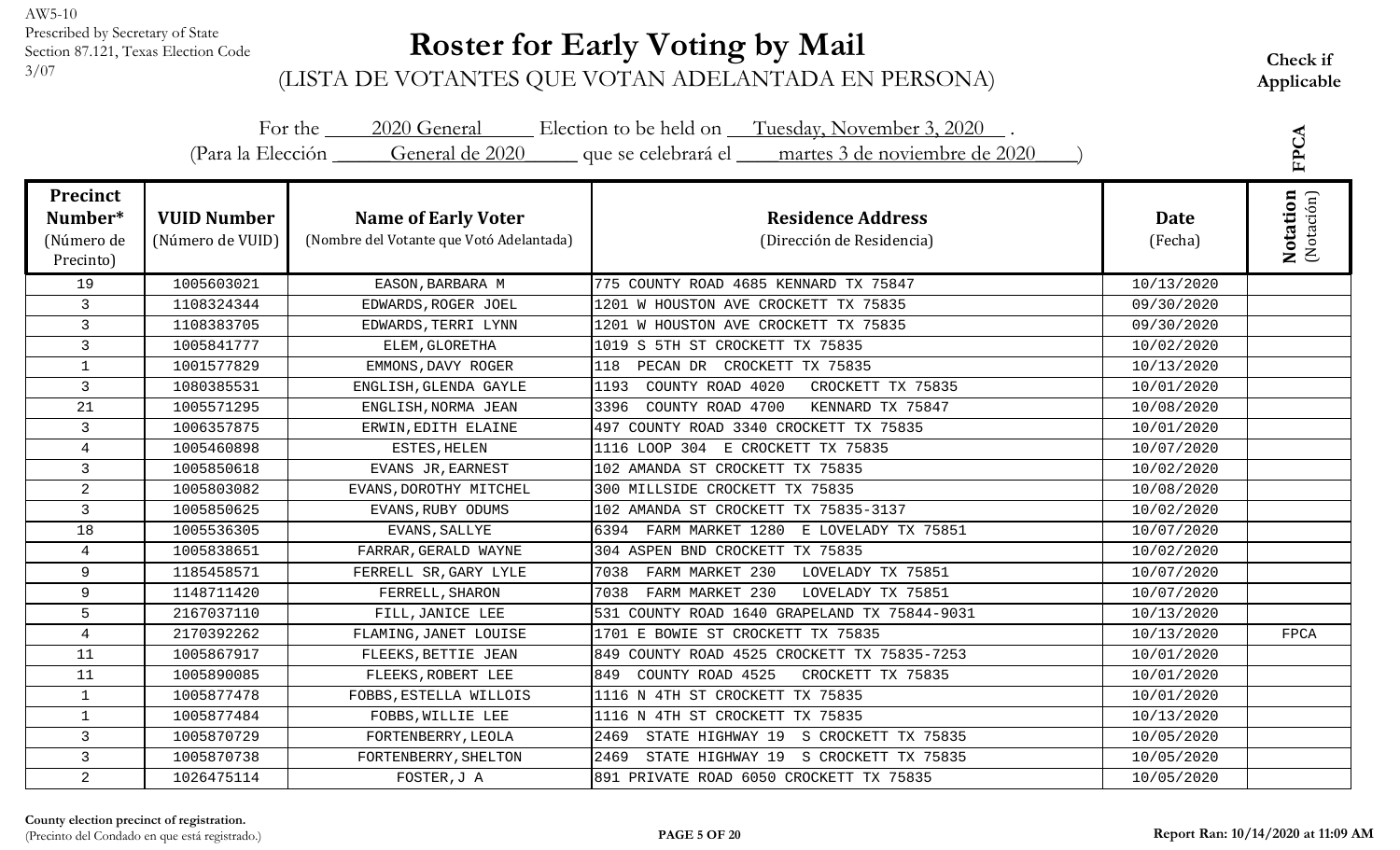# **Roster for Early Voting by Mail**

Check if<br><sup>3/07</sup> (LISTA DE VOTANTES QUE VOTAN ADELANTADA EN PERSONA) Applicable

|                                                       |                                        |                                                                        | For the 2020 General Election to be held on Tuesday, November 3, 2020.              |                        | FPCA                          |
|-------------------------------------------------------|----------------------------------------|------------------------------------------------------------------------|-------------------------------------------------------------------------------------|------------------------|-------------------------------|
|                                                       |                                        |                                                                        | (Para la Elección General de 2020 que se celebrará el martes 3 de noviembre de 2020 |                        |                               |
| <b>Precinct</b><br>Number*<br>(Número de<br>Precinto) | <b>VUID Number</b><br>(Número de VUID) | <b>Name of Early Voter</b><br>(Nombre del Votante que Votó Adelantada) | <b>Residence Address</b><br>(Dirección de Residencia)                               | <b>Date</b><br>(Fecha) | <b>Notation</b><br>(Notación) |
| 8                                                     | 1117944458                             | FREDERICK, CAROLYN SUE                                                 | 2294 COUNTY ROAD 1725 GRAPELAND TX 75844                                            | 10/06/2020             |                               |
| 8                                                     | 1211704653                             | FREDERICK, RICHARD FRANK                                               | 2294 COUNTY ROAD 1725 GRAPELAND TX 75844-6416                                       | 10/06/2020             |                               |
| $\mathbf{1}$                                          | 1005876982                             | FRIZZELL, DORIS                                                        | 618 N 4TH ST CROCKETT TX 75835                                                      | 10/02/2020             |                               |
| 9                                                     | 2121743584                             | GERICK, LOUIS JOE                                                      | FARM MARKET 3151<br>LOVELADY TX 75851<br>1598                                       | 10/01/2020             |                               |
| $\overline{2}$                                        | 2137560979                             | GILBREATH, FREDDIE RAY                                                 | 405 NAVARRO RD CROCKETT TX 75835                                                    | 10/01/2020             |                               |
| 8                                                     | 1012028455                             | GILLIS, RAY ELLEN                                                      | 15112<br>FARM MARKET 2022 N GRAPELAND TX 75844                                      | 10/08/2020             |                               |
| 8                                                     | 1148828094                             | GILLIS, VALMIA                                                         | 15108<br>FARM MARKET 2022 N GRAPELAND TX 75844                                      | 10/08/2020             |                               |
| $\mathbf{1}$                                          | 1208173787                             | GILMORE, BECKY KAY                                                     | 1205 REDBUD ST CROCKETT TX 75835                                                    | 10/05/2020             |                               |
| 6                                                     | 1002042221                             | GIORGIO, LINDA M                                                       | 500 WILLOW STREET APT 519 GRAPELAND TX 75844                                        | 10/05/2020             |                               |
| $\overline{a}$                                        | 2170409196                             | GLADMAN, TEHMINA BANATWALA                                             | 140 BIRD DOG CIR CROCKETT TX 75835                                                  | 10/02/2020             | FPCA                          |
| $\mathbf{1}$                                          | 1199531436                             | GOFORTH, HAROLD WADE                                                   | CROCKETT TX 75835<br>LINCOLNSHIRE<br>108                                            | 10/09/2020             |                               |
| $\mathbf{1}$                                          | 1200019443                             | GOFORTH, JANIE ANN                                                     | 108 LINCOLNSHIRE<br>CROCKETT TX 75835                                               | 10/09/2020             |                               |
| 3                                                     | 1005894916                             | GRAY, JOANN                                                            | SALLAS ST CROCKETT TX 75835<br>167                                                  | 10/13/2020             |                               |
| 5                                                     | 1059020858                             | GREEN, CALLIE MAE                                                      | 503 AVE A GRAPELAND TX 75844-2021                                                   | 10/01/2020             |                               |
| 5                                                     | 1057089625                             | GREEN, JAMES FERRELL                                                   | 503 AVE A GRAPELAND TX 75844-2021                                                   | 10/01/2020             |                               |
| $\mathsf{3}$                                          | 1005892873                             | GROVES, BILLY B                                                        | 807 CEDAR ST CROCKETT TX 75835                                                      | 10/01/2020             |                               |
| 10                                                    | 1131196249                             | GUNN, PATRICK BENJAMIN                                                 | 19300 STATE HIGHWAY 21 W CROCKETT TX 75835                                          | 10/05/2020             |                               |
| $\overline{a}$                                        | 1005816696                             | GUNNELS, CHERYL LYNN                                                   | STATE HIGHWAY 7 W CROCKETT TX 75835-7861<br>1022                                    | 10/05/2020             |                               |
| 21                                                    | 1005446914                             | GUYNES, MARY BETH                                                      | 235 COUNTY ROAD 1172 KENNARD TX 75847                                               | 10/06/2020             |                               |
| 3                                                     | 1138599610                             | GUZZI, JANEY CAROL                                                     | 135<br>SALLAS ST CROCKETT TX 75835                                                  | 10/02/2020             |                               |
| 3                                                     | 1005791013                             | HACKETT, MARGARETT                                                     | SYCAMORE ST CROCKETT TX 75835<br>1011                                               | 10/13/2020             |                               |
| 5                                                     | 1112155014                             | HALL, ROBERT LEE                                                       | E GRAPELAND TX 75844<br>1765<br>FARM MARKET 227                                     | 09/29/2020             |                               |
| 5                                                     | 1145484939                             | HALL, RUTH MARIE                                                       | 1765<br>FARM MARKET 227 E GRAPELAND TX 75844                                        | 09/29/2020             |                               |
| $\mathbf{1}$                                          | 1005827475                             | HALL, SHARON                                                           | 703 N 7TH ST CROCKETT TX 75835                                                      | 10/05/2020             |                               |
| 19                                                    | 1207927871                             | HALPEN, JENNIFER                                                       | 747 COUNTY ROAD 4677<br>KENNARD TX 75847                                            | 10/05/2020             |                               |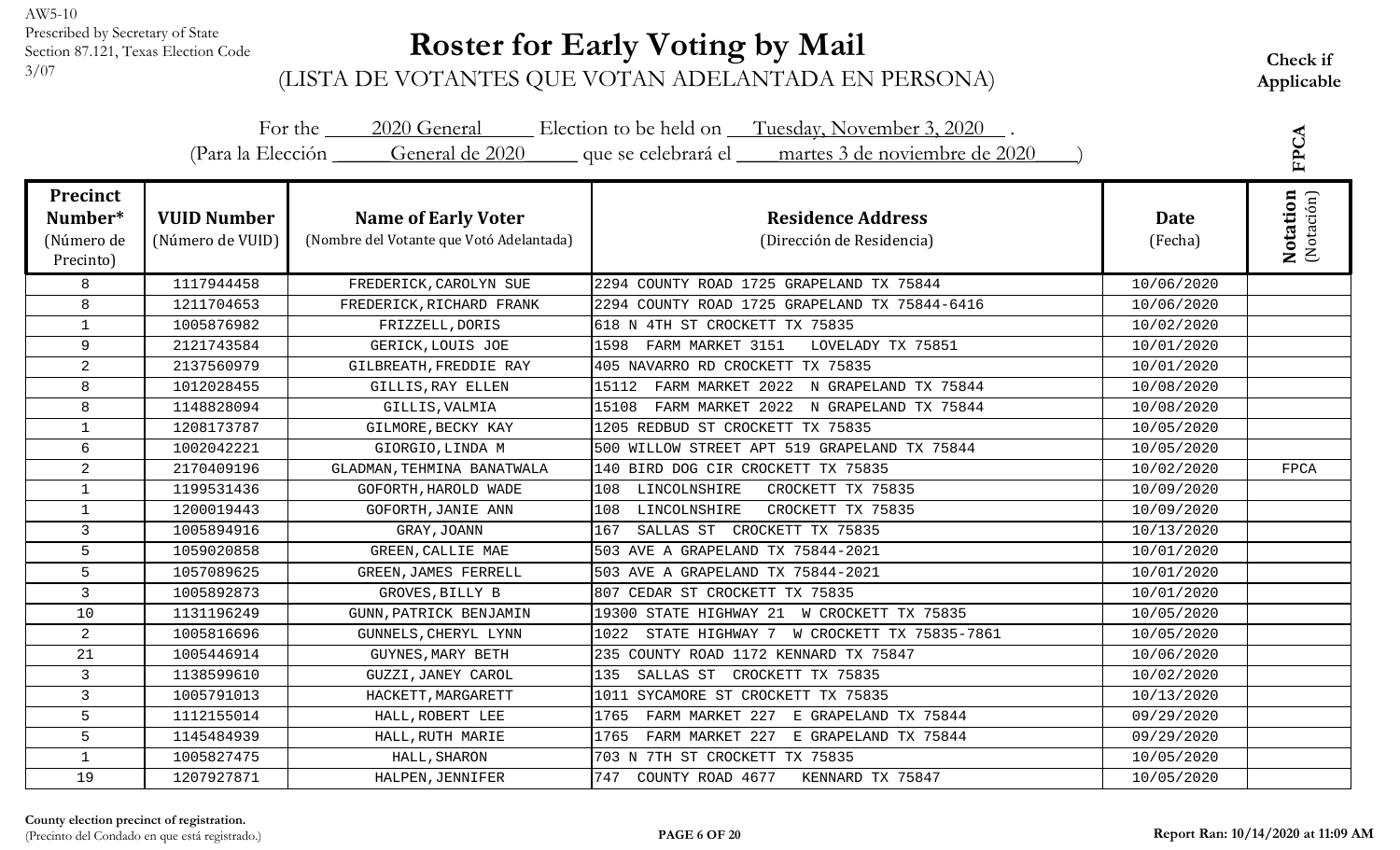# **Roster for Early Voting by Mail**

| For the 2020 General Election to be held on Tuesday, November 3, 2020.<br>(Para la Elección General de 2020 que se celebrará el martes 3 de noviembre de 2020 |                                        |                                                                        |                                                       |                        |                                       |
|---------------------------------------------------------------------------------------------------------------------------------------------------------------|----------------------------------------|------------------------------------------------------------------------|-------------------------------------------------------|------------------------|---------------------------------------|
| <b>Precinct</b><br>Number*<br>(Número de<br>Precinto)                                                                                                         | <b>VUID Number</b><br>(Número de VUID) | <b>Name of Early Voter</b><br>(Nombre del Votante que Votó Adelantada) | <b>Residence Address</b><br>(Dirección de Residencia) | <b>Date</b><br>(Fecha) | <b>FPCA</b><br>Notation<br>(Notación) |
| 19                                                                                                                                                            | 1207927790                             | HALPEN, ROBERT JOHN                                                    | COUNTY ROAD 4677<br>747<br>KENNARD TX 75847           | 10/05/2020             |                                       |
| $\overline{c}$                                                                                                                                                | 1040948514                             | HALTOM, LORA JAUNICE                                                   | 1594 COUNTY ROAD 2140 CROCKETT TX 75835               | 10/02/2020             |                                       |
| $\overline{a}$                                                                                                                                                | 1040958610                             | HALTOM, ROBERT LANE                                                    | 1594 COUNTY ROAD 2140 CROCKETT TX 75835               | 10/05/2020             |                                       |
| 12                                                                                                                                                            | 1005814154                             | HAMMONS, JUANITA SUE                                                   | 12022 STATE HIGHWAY 21 E GRAPELAND TX 75844           | 10/05/2020             |                                       |
| 10                                                                                                                                                            | 1011588608                             | HARDING, DAVID L                                                       | 15169 FARM MARKET 1280 CROCKETT TX 75835              | 10/07/2020             |                                       |
| 10                                                                                                                                                            | 1011588581                             | HARDING, JEANNE                                                        | 15169 FARM MARKET 1280 CROCKETT TX 75835              | 10/07/2020             |                                       |
| 3                                                                                                                                                             | 1005892684                             | HARRIS, ELEANOR L                                                      | 102 LABELLE ST CROCKETT TX 75835                      | 10/08/2020             |                                       |
| 3                                                                                                                                                             | 1006173116                             | HARRIS, JAMES L                                                        | 102 LABELLE ST CROCKETT TX 75835                      | 10/13/2020             |                                       |
| 3                                                                                                                                                             | 1103259274                             | HARRIS, JANICE WINGWOOD                                                | 315 COUNTY ROAD 4015 CROCKETT TX 75835-4321           | 10/01/2020             |                                       |
| $\mathbf{1}$                                                                                                                                                  | 1005841881                             | HARRISON, WARDETTE COLLINS                                             | 803 LAMAR AVE CROCKETT TX 75835                       | 10/05/2020             |                                       |
| 15                                                                                                                                                            | 1034197993                             | HARTENBERGER, BARBARA LYNNE                                            | 631 PRIVATE ROAD 6165 GRAPELAND TX 75844              | 10/01/2020             |                                       |
| 15                                                                                                                                                            | 1034041256                             | HARTENBERGER, GERALD WALTER                                            | 631 PRIVATE ROAD 6165 GRAPELAND TX 75844              | 10/01/2020             |                                       |
| 15                                                                                                                                                            | 1083937376                             | HARVEY, ELOISE JONES                                                   | 7105 COUNTY ROAD 2210 GRAPELAND TX 75844              | 10/08/2020             |                                       |
| 15                                                                                                                                                            | 1079885311                             | HARVEY, ROY NATHAN                                                     | 7105 COUNTY ROAD 2210 GRAPELAND TX 75844              | 10/08/2020             |                                       |
| $\overline{2}$                                                                                                                                                | 1005844303                             | HENRY, LOIS                                                            | 112 PATTERSON ST CROCKETT TX 75835                    | 10/07/2020             |                                       |
| $\overline{3}$                                                                                                                                                | 1009616812                             | HENRY, LOIS                                                            | 503 CEDAR ST CROCKETT TX 75835                        | 10/01/2020             |                                       |
| 19                                                                                                                                                            | 1005382263                             | HENRY, PATRICIA FAYE                                                   | KENNARD CITY KENNARD TX 75847                         | 10/05/2020             |                                       |
| 16                                                                                                                                                            | 1013039468                             | HENSLEY, PAMELA L                                                      | 7334 FARM MARKET 2022 N GRAPELAND TX 75844            | 10/13/2020             |                                       |
| 16                                                                                                                                                            | 1013039434                             | HENSLEY, RICHARD E                                                     | 7334 FARM MARKET 2022 N GRAPELAND TX 75844            | 10/13/2020             |                                       |
| $\mathsf{3}$                                                                                                                                                  | 1152730152                             | HERNANDEZ, JOYCE MARIE                                                 | 104 AMANDA ST CROCKETT TX 75835                       | 10/08/2020             |                                       |
| $\mathbf{1}$                                                                                                                                                  | 1005843910                             | HICKMAN, BOBBIE JEWEL                                                  | OVERSTREET CIR CROCKETT TX 75835<br>1000              | 10/08/2020             |                                       |
| 3                                                                                                                                                             | 1005876850                             | HICKMAN, EUNICE FAYE                                                   | 119 LEWIS CIR CROCKETT TX 75835-3111                  | 10/02/2020             |                                       |
| 5                                                                                                                                                             | 1057357732                             | HICKMAN, JACK ARNOLD                                                   | 2862 FARM MARKET 2423 GRAPELAND TX 75844              | 10/13/2020             |                                       |
| $\overline{4}$                                                                                                                                                | 1155338942                             | HICKMAN, LOUESE JANE                                                   | 1201 EDMISTON DR APT 3 CROCKETT TX 75835              | 10/02/2020             |                                       |
| $\mathbf{1}$                                                                                                                                                  | 1005865087                             | HICKMAN, PATRICIA ANN                                                  | 925 DODSON DR CROCKETT TX 75835                       | 10/05/2020             |                                       |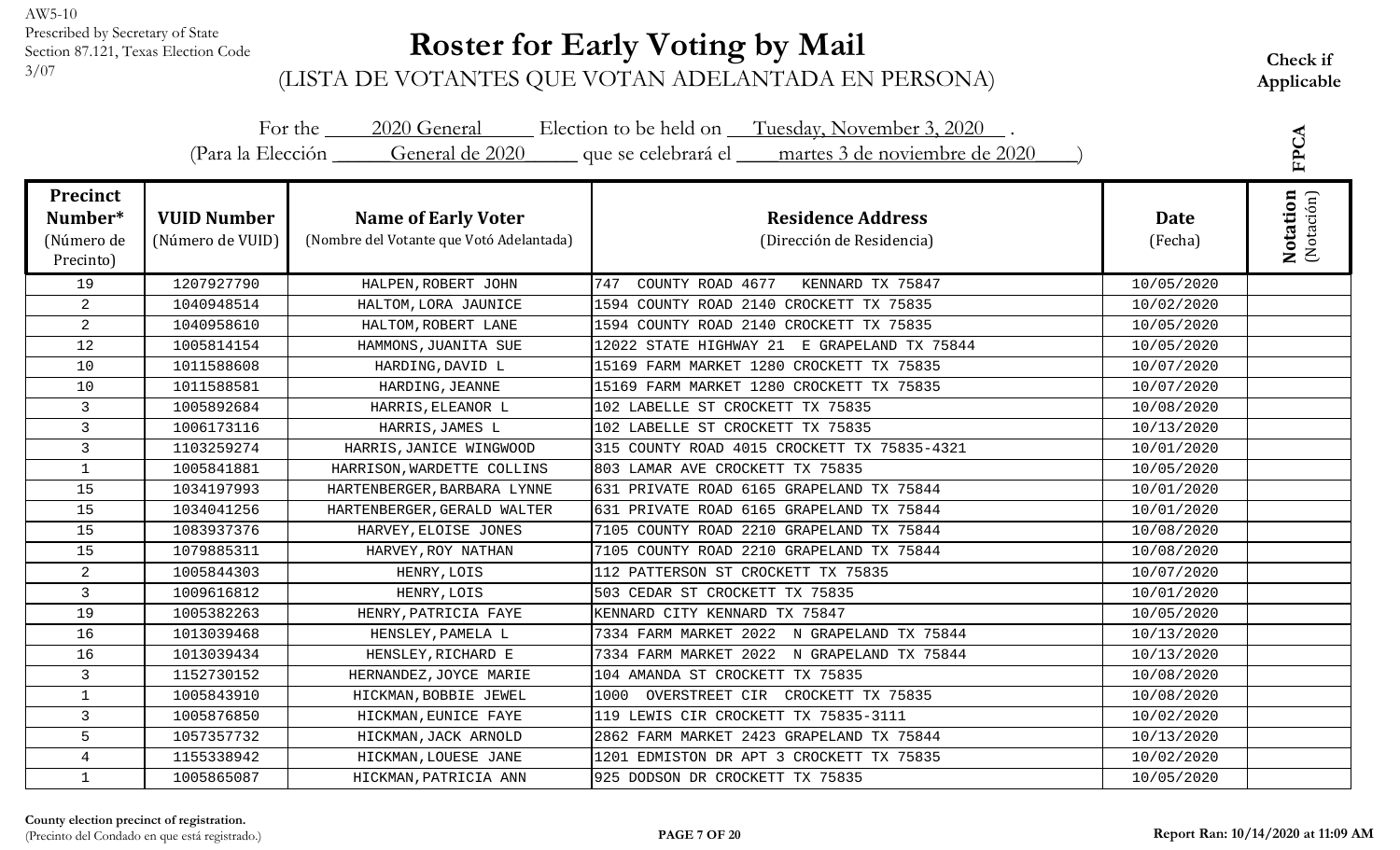# **Roster for Early Voting by Mail**

| For the 2020 General Election to be held on Tuesday, November 3, 2020.<br>(Para la Elección General de 2020 que se celebrará el martes 3 de noviembre de 2020 |                                        |                                                                        |                                                       |                 |                               |
|---------------------------------------------------------------------------------------------------------------------------------------------------------------|----------------------------------------|------------------------------------------------------------------------|-------------------------------------------------------|-----------------|-------------------------------|
| <b>Precinct</b><br>Number*<br>(Número de<br>Precinto)                                                                                                         | <b>VUID Number</b><br>(Número de VUID) | <b>Name of Early Voter</b><br>(Nombre del Votante que Votó Adelantada) | <b>Residence Address</b><br>(Dirección de Residencia) | Date<br>(Fecha) | <b>Notation</b><br>(Notación) |
| $\mathsf{3}$                                                                                                                                                  | 1005839093                             | HICKS, DOROTHY FAYE                                                    | 208 WALNUT ST CROCKETT TX 75835                       | 10/07/2020      |                               |
| $\mathbf{1}$                                                                                                                                                  | 2158110287                             | HIGH, JOHNNIE LEE                                                      | 7 TRAVIS ST CROCKETT TX 75835-1359                    | 09/29/2020      |                               |
| $\mathbf{1}$                                                                                                                                                  | 2158110423                             | HIGH, WILMA FAYE                                                       | 7 TRAVIS ST CROCKETT TX 75835-1359                    | 09/29/2020      |                               |
| 15                                                                                                                                                            | 1107077827                             | HILL, MAYDINE                                                          | 805 COUNTY ROAD 2190 GRAPELAND TX 75844               | 10/02/2020      |                               |
| $\overline{4}$                                                                                                                                                | 1005481062                             | HODGES, CHARLES R                                                      | 2801 E HOUSTON AVE CROCKETT TX 75835                  | 10/01/2020      |                               |
| $\overline{4}$                                                                                                                                                | 1005870336                             | HODGES, JUDITH ANN                                                     | 2801 E HOUSTON AVE CROCKETT TX 75835                  | 10/01/2020      |                               |
| $\mathbf{3}$                                                                                                                                                  | 1005872231                             | HOFF, VICTOR JOHN                                                      | 5732 FARM MARKET 2110 CROCKETT TX 75835-4843          | 10/02/2020      |                               |
| 14                                                                                                                                                            | 1013331485                             | HOLLIS, DOUGLAS EDWARD                                                 | 4050 US HIGHWAY 287 N CROCKETT TX 75835               | 10/05/2020      |                               |
| 5                                                                                                                                                             | 1014004093                             | HOLLISTER, DIANNE PAYNE                                                | 212 N COLLEGE ST GRAPELAND TX 75844                   | 10/05/2020      |                               |
| 5                                                                                                                                                             | 1014004055                             | HOLLISTER, TERRENCE ARTHUR                                             | 212 N COLLEGE ST GRAPELAND TX 75844                   | 10/05/2020      |                               |
| 8                                                                                                                                                             | 2137572942                             | HOOD, BARBARA CAROL                                                    | 273 COUNTY ROAD 1755 GRAPELAND TX 75844               | 10/09/2020      |                               |
| $\overline{4}$                                                                                                                                                | 2136795648                             | HOPPLE II, WILLIAM HERMAN                                              | 409 ASPEN BND CROCKETT TX 75835                       | 09/30/2020      |                               |
| $\overline{2}$                                                                                                                                                | 1005797856                             | HORACE, MARGARET                                                       | 108 SHERIDAN ST CROCKETT TX 75835                     | 10/07/2020      |                               |
| 6                                                                                                                                                             | 1005840494                             | HOUSER, DOLORES M                                                      | 1712 COUNTY ROAD 2290 ELKHART TX 75839                | 10/01/2020      |                               |
| $\overline{a}$                                                                                                                                                | 2125926262                             | HUDSON, BARBARA JOAN                                                   | 159 TEJAS TRL GRAPELAND TX 75844                      | 10/05/2020      |                               |
| $\overline{4}$                                                                                                                                                | 2163642312                             | HUDSON, SYBIL                                                          | 1108 LOOP 304 E CROCKETT TX 75835                     | 10/05/2020      |                               |
| 6                                                                                                                                                             | 1005840441                             | HUFF, MARY LOU                                                         | 5388 FARM MARKET 1272<br>GRAPELAND TX 75844           | 10/09/2020      |                               |
| 6                                                                                                                                                             | 1005840487                             | HUFF, NANCY                                                            | 977 COUNTY ROAD 2235 GRAPELAND TX 75844               | 09/30/2020      |                               |
| $\overline{c}$                                                                                                                                                | 1056352331                             | HUGGINS, DANNY WAYNE                                                   | 788 STATE HIGHWAY 7 W CROCKETT TX 75835-7860          | 10/13/2020      |                               |
| $\overline{2}$                                                                                                                                                | 1056352349                             | HUGGINS, KIMBERLY ANNE                                                 | 788 STATE HIGHWAY 7 W CROCKETT TX 75835               | 10/13/2020      |                               |
| 19                                                                                                                                                            | 1009355048                             | HURLEY, BETTY NEWTON                                                   | 293<br>COUNTY ROAD 4620<br>KENNARD TX 75847           | 10/05/2020      |                               |
| 19                                                                                                                                                            | 1156445572                             | HYDER III, FLOYD EARL                                                  | 579<br>COUNTY ROAD 4610<br>KENNARD TX 75847           | 10/01/2020      |                               |
| $\overline{4}$                                                                                                                                                | 1005829356                             | IVINS, NINA M                                                          | 404 S 5TH ST CROCKETT TX 75835                        | 10/13/2020      |                               |
| $\overline{4}$                                                                                                                                                | 1005784676                             | JACKSON, BOBBY EARL                                                    | 907 S 5TH ST CROCKETT TX 75835                        | 10/01/2020      |                               |
| $\mathbf{3}$                                                                                                                                                  | 1106887094                             | JACKSON, DORIS HOPKINS                                                 | 207 WISE ST CROCKETT TX 75835                         | 10/02/2020      |                               |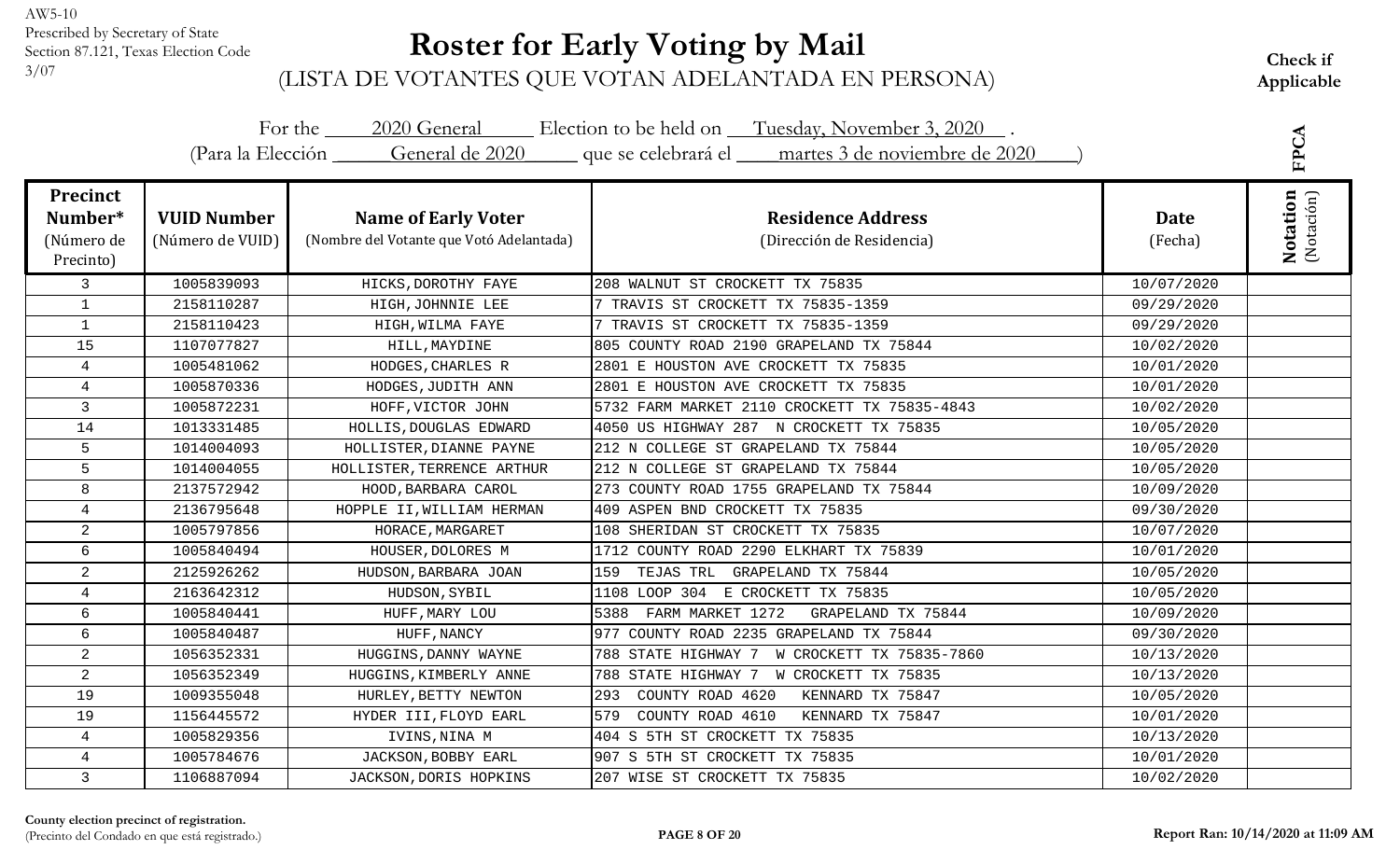# **Roster for Early Voting by Mail**

|                                                       |                                        |                                                                        | For the 2020 General Election to be held on Tuesday, November 3, 2020.<br>(Para la Elección General de 2020 que se celebrará el martes 3 de noviembre de 2020 |                        | FPCA                          |
|-------------------------------------------------------|----------------------------------------|------------------------------------------------------------------------|---------------------------------------------------------------------------------------------------------------------------------------------------------------|------------------------|-------------------------------|
|                                                       |                                        |                                                                        |                                                                                                                                                               |                        |                               |
| <b>Precinct</b><br>Number*<br>(Número de<br>Precinto) | <b>VUID Number</b><br>(Número de VUID) | <b>Name of Early Voter</b><br>(Nombre del Votante que Votó Adelantada) | <b>Residence Address</b><br>(Dirección de Residencia)                                                                                                         | <b>Date</b><br>(Fecha) | <b>Notation</b><br>(Notación) |
| 3                                                     | 1209432649                             | JAMES, JENETTE NELL                                                    | COUNTY ROAD 3350<br>472<br>CROCKETT TX 75835-7938                                                                                                             | 10/08/2020             |                               |
| $\mathbf{1}$                                          | 1005812554                             | JIRASEK, MELBA DEAL                                                    | 110 WOODLAND CIR APT B CROCKETT TX 75835-1330                                                                                                                 | 10/07/2020             |                               |
| 5                                                     | 1009572688                             | JOHNSON III, LONZO HENRY                                               | 2066 COUNTY ROAD 1620 CROCKETT TX 75835                                                                                                                       | 10/05/2020             |                               |
| 6                                                     | 1005788124                             | JOHNSON, ARTHUR GENE                                                   | 312 GIBSON ST GRAPELAND TX 75844                                                                                                                              | 10/01/2020             |                               |
| $\mathbf{3}$                                          | 2148914565                             | JOHNSON, BERTHA JEAN                                                   | 106 SALLAS ST CROCKETT TX 75835                                                                                                                               | 09/30/2020             |                               |
| $\overline{4}$                                        | 1044134924                             | JOHNSON, BOBBY ROYCE                                                   | 1314 HOOKS ST CROCKETT TX 75835-2914                                                                                                                          | 10/01/2020             |                               |
| 5                                                     | 1007197064                             | JOHNSON, DAWN                                                          | 2066 COUNTY ROAD 1620 CROCKETT TX 75835                                                                                                                       | 10/05/2020             |                               |
| 21                                                    | 1219479852                             | JOHNSON, SARAH JEAN                                                    | 101 AVENUE A N RATCLIFF TX 75858                                                                                                                              | 09/30/2020             |                               |
| 19                                                    | 1175956472                             | JOHNSON, WANDA FAY                                                     | COUNTY ROAD 4570<br>KENNARD TX 75847<br>1655                                                                                                                  | 10/08/2020             |                               |
| 10                                                    | 1033232143                             | JONES, RAY EDWARD                                                      | FARM MARKET 1280 W CROCKETT TX 75835<br>13157                                                                                                                 | 10/13/2020             |                               |
| 6                                                     | 1005883337                             | JONES, ROSIE                                                           | 602 LEMON ST GRAPELAND TX 75844                                                                                                                               | 10/09/2020             |                               |
| 6                                                     | 1005825745                             | KEEN, JOYCE FAY                                                        | 203 PEAR ST GRAPELAND TX 75844                                                                                                                                | 10/01/2020             |                               |
| 20                                                    | 1005407809                             | KELLUM, ESSIE                                                          | 331 COUNTY ROAD 1193 GRAPELAND TX 75844                                                                                                                       | 10/05/2020             |                               |
| 3                                                     | 1148881316                             | KING, BRENDA JEAN                                                      | COUNTY ROAD 4145<br>CROCKETT TX 75835<br>380                                                                                                                  | 10/08/2020             |                               |
| 15                                                    | 1199173189                             | KING, EDWARD EARL                                                      | 100 PRIVATE ROAD 6065 GRAPELAND TX 75844                                                                                                                      | 10/09/2020             |                               |
| 2                                                     | 1145487091                             | KINSER, JOHNNY ROY                                                     | 9449 FARM MARKET 229 GRAPELAND TX 75844                                                                                                                       | 10/01/2020             |                               |
| $\overline{2}$                                        | 1042463918                             | KINSER, LOYE ELLEN                                                     | 9449 FARM MARKET 229 GRAPELAND TX 75844                                                                                                                       | 10/01/2020             |                               |
| 8                                                     | 1100728495                             | KLOESEL, LAWSON GREGORY                                                | 2064 COUNTY ROAD 1675 GRAPELAND TX 75844-7606                                                                                                                 | 10/09/2020             |                               |
| $\overline{2}$                                        | 1031162484                             | KOLB, EMMA THOMAS                                                      | US HIGHWAY 287 N GRAPELAND TX 75844<br>5155                                                                                                                   | 10/02/2020             |                               |
| 21                                                    | 1005408498                             | LAMB, ADELINE                                                          | 3757 COUNTY ROAD 1135 KENNARD TX 75847                                                                                                                        | 10/05/2020             |                               |
| 9                                                     | 1215361985                             | LANG, VIRGINIA LORETTA                                                 | 2068 COUNTY ROAD 3455 LOVELADY TX 75851                                                                                                                       | 10/02/2020             |                               |
| 12                                                    | 1019881084                             | LATIMER, JAMES C                                                       | 2448 STATE HIGHWAY 21 E CROCKETT TX 75835                                                                                                                     | 10/13/2020             |                               |
| 12                                                    | 1019881124                             | LATIMER, JO ANN                                                        | 2448 STATE HIGHWAY 21 E CROCKETT TX 75835                                                                                                                     | 10/13/2020             |                               |
| $\mathbf{1}$                                          | 1001205062                             | LEVINGSTON, CHARLES A                                                  | 119 PINEVIEW ST CROCKETT TX 75835                                                                                                                             | 10/13/2020             |                               |
| $\mathbf{1}$                                          | 1011514383                             | LEVINGSTON, LINDA GAIL                                                 | 119 PINEVIEW ST CROCKETT TX 75835                                                                                                                             | 10/13/2020             |                               |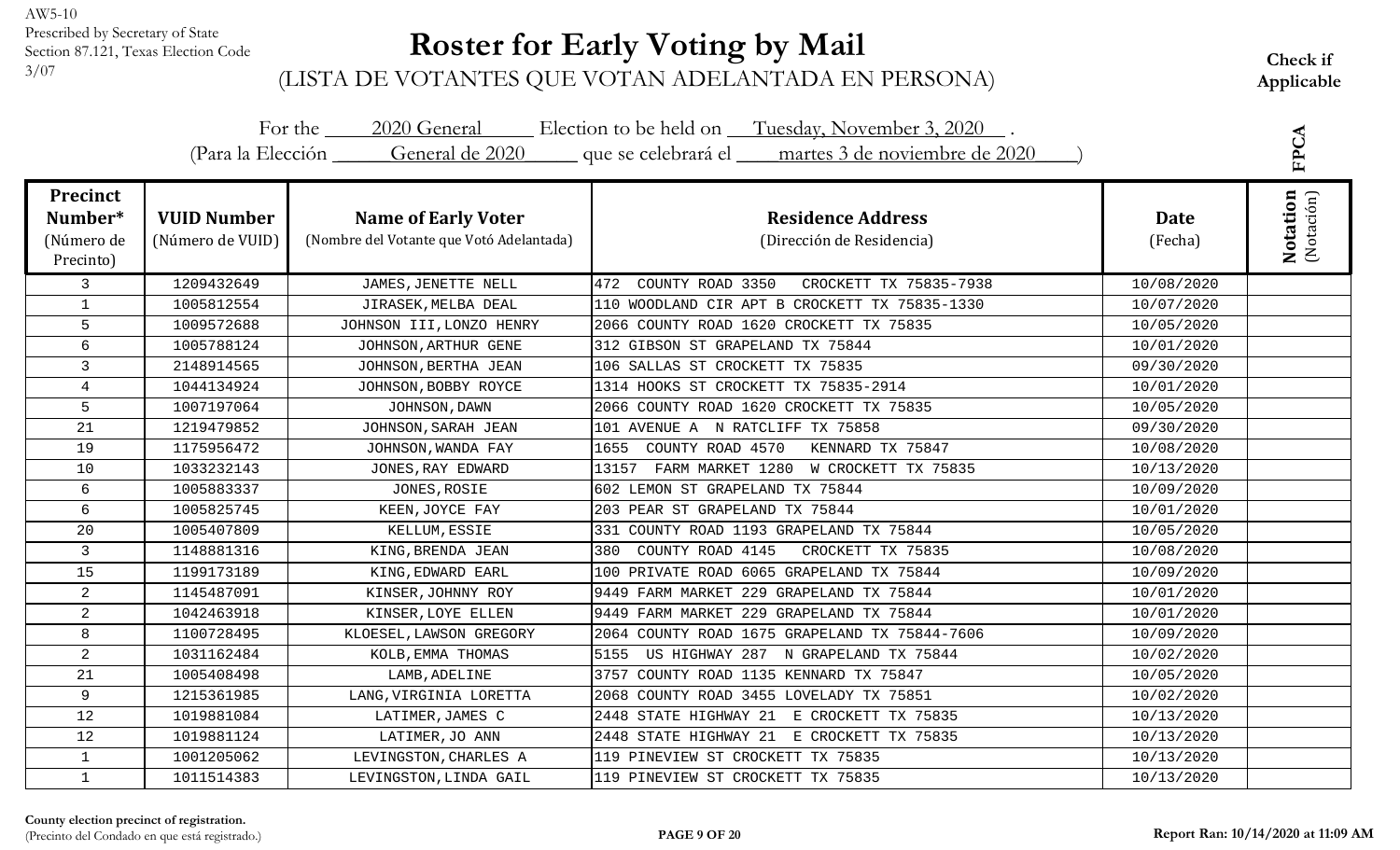# **Roster for Early Voting by Mail**

Check if<br><sup>3/07</sup> (LISTA DE VOTANTES QUE VOTAN ADELANTADA EN PERSONA) Applicable

| For the 2020 General Election to be held on Tuesday, November 3, 2020.<br>(Para la Elección General de 2020 que se celebrará el martes 3 de noviembre de 2020 |                                        |                                                                        |                                                       |                 |                               |
|---------------------------------------------------------------------------------------------------------------------------------------------------------------|----------------------------------------|------------------------------------------------------------------------|-------------------------------------------------------|-----------------|-------------------------------|
| <b>Precinct</b><br>Number*<br>(Número de<br>Precinto)                                                                                                         | <b>VUID Number</b><br>(Número de VUID) | <b>Name of Early Voter</b><br>(Nombre del Votante que Votó Adelantada) | <b>Residence Address</b><br>(Dirección de Residencia) | Date<br>(Fecha) | <b>Notation</b><br>(Notación) |
| $\overline{4}$                                                                                                                                                | 1005875851                             | LEWIS, MARGARET JEAN                                                   | 1510 LOOP 304 E APT 5 CROCKETT TX 75835               | 10/05/2020      |                               |
| 5                                                                                                                                                             | 1032226640                             | LEWIS, WILLIAM NATHAN                                                  | 1441 COUNTY ROAD 1705 GRAPELAND TX 75844              | 10/08/2020      |                               |
| 4                                                                                                                                                             | 2169717634                             | LINCOLN, POLLY ANNE                                                    | 1201 EDMISTON DR APT 13 CROCKETT TX 75835             | 10/01/2020      |                               |
| $\overline{a}$                                                                                                                                                | 1005806879                             | LINDSAY, DAVID BRUCE                                                   | 220 DOGWOOD CROCKETT TX 75835-6572                    | 10/13/2020      |                               |
| $\overline{2}$                                                                                                                                                | 1005705815                             | LINDSAY, TRACEY LEE                                                    | 220 DOGWOOD ST CROCKETT TX 75835                      | 10/13/2020      |                               |
| 6                                                                                                                                                             | 1005814681                             | LINTELMAN, FRED H                                                      | 3207 COUNTY ROAD 2345 GRAPELAND TX 75844              | 10/07/2020      |                               |
| 6                                                                                                                                                             | 1005814699                             | LINTELMAN, HAZEL D                                                     | 3207 COUNTY ROAD 2345 GRAPELAND TX 75844              | 10/07/2020      |                               |
| 9                                                                                                                                                             | 1005868538                             | LITTLE, JOAN                                                           | 4846<br>COUNTY ROAD 3455<br>LOVELADY TX 75851         | 10/07/2020      |                               |
| 6                                                                                                                                                             | 1039910179                             | LIVELY, LEE ALAN                                                       | 108 GREGORY CIR GRAPELAND TX 75844                    | 10/05/2020      |                               |
| 6                                                                                                                                                             | 1120937736                             | LOCKEY, JACQUELYN M                                                    | 579 COUNTY ROAD 2280 GRAPELAND TX 75844               | 10/13/2020      |                               |
| 6                                                                                                                                                             | 1005837954                             | LOCKEY, JAMES A                                                        | 579 COUNTY ROAD 2280 GRAPELAND TX 75844               | 10/13/2020      |                               |
| $\overline{2}$                                                                                                                                                | 1005828931                             | LOCKHART, ALMA LOYCE                                                   | 1107 STOKES ST CROCKETT TX 75835                      | 10/13/2020      |                               |
| 6                                                                                                                                                             | 1005788176                             | LOMAX, NADINE T                                                        | 511<br>RETA ST GRAPELAND TX 75844                     | 10/05/2020      |                               |
| 6                                                                                                                                                             | 1005825659                             | LOTT, LINDA FAYE                                                       | 805<br>LIME CIR GRAPELAND TX 75844                    | 10/05/2020      |                               |
| 6                                                                                                                                                             | 1005825644                             | LOTT, NELLIE RICHARDSON                                                | 207<br>SANDY CIR GRAPELAND TX 75844                   | 10/02/2020      |                               |
| $\overline{4}$                                                                                                                                                | 1166867005                             | LOVE, ILENE BIBERSTEIN                                                 | 911 MIMOSA LN CROCKETT TX 75835                       | 09/30/2020      |                               |
| $\overline{4}$                                                                                                                                                | 2110042875                             | LOVE, RICHARD PHILLIP                                                  | 911 MIMOSA LN CROCKETT TX 75835                       | 09/30/2020      |                               |
| 3                                                                                                                                                             | 1007636197                             | LOVELADY, HENRY RUTHERFORD                                             | 105 SUNSET DR CROCKETT TX 75835                       | 10/09/2020      |                               |
| 3                                                                                                                                                             | 1005839637                             | LUCAS, DORMAN LEE                                                      | COUNTY ROAD 3363<br>CROCKETT TX 75835<br>1027         | 10/13/2020      |                               |
| 3                                                                                                                                                             | 1005813275                             | LUCAS, JOAN                                                            | COUNTY ROAD 3363<br>CROCKETT TX 75835<br>1027         | 10/13/2020      |                               |
| 4                                                                                                                                                             | 1005839277                             | LUCAS, MARY BETH                                                       | 485 BRIARGROVE ST CROCKETT TX 75835                   | 10/01/2020      |                               |
| 4                                                                                                                                                             | 1005839265                             | LUCAS, ROY GUY                                                         | 485 BRIARGROVE ST CROCKETT TX 75835                   | 10/01/2020      |                               |
| 15                                                                                                                                                            | 1005869666                             | LUCE, MICHAEL WAYNE                                                    | 147 MCCLAIN LN GRAPELAND TX 75844                     | 10/09/2020      |                               |
| 6                                                                                                                                                             | 2137608932                             | LUCE, PENNY DIANA                                                      | 410 SELKIRK ST GRAPELAND TX 75844                     | 10/02/2020      |                               |
| 15                                                                                                                                                            | 1005869609                             | LUCE, RONNIE                                                           | 147 MCCLAIN LN GRAPELAND TX 75844                     | 10/09/2020      |                               |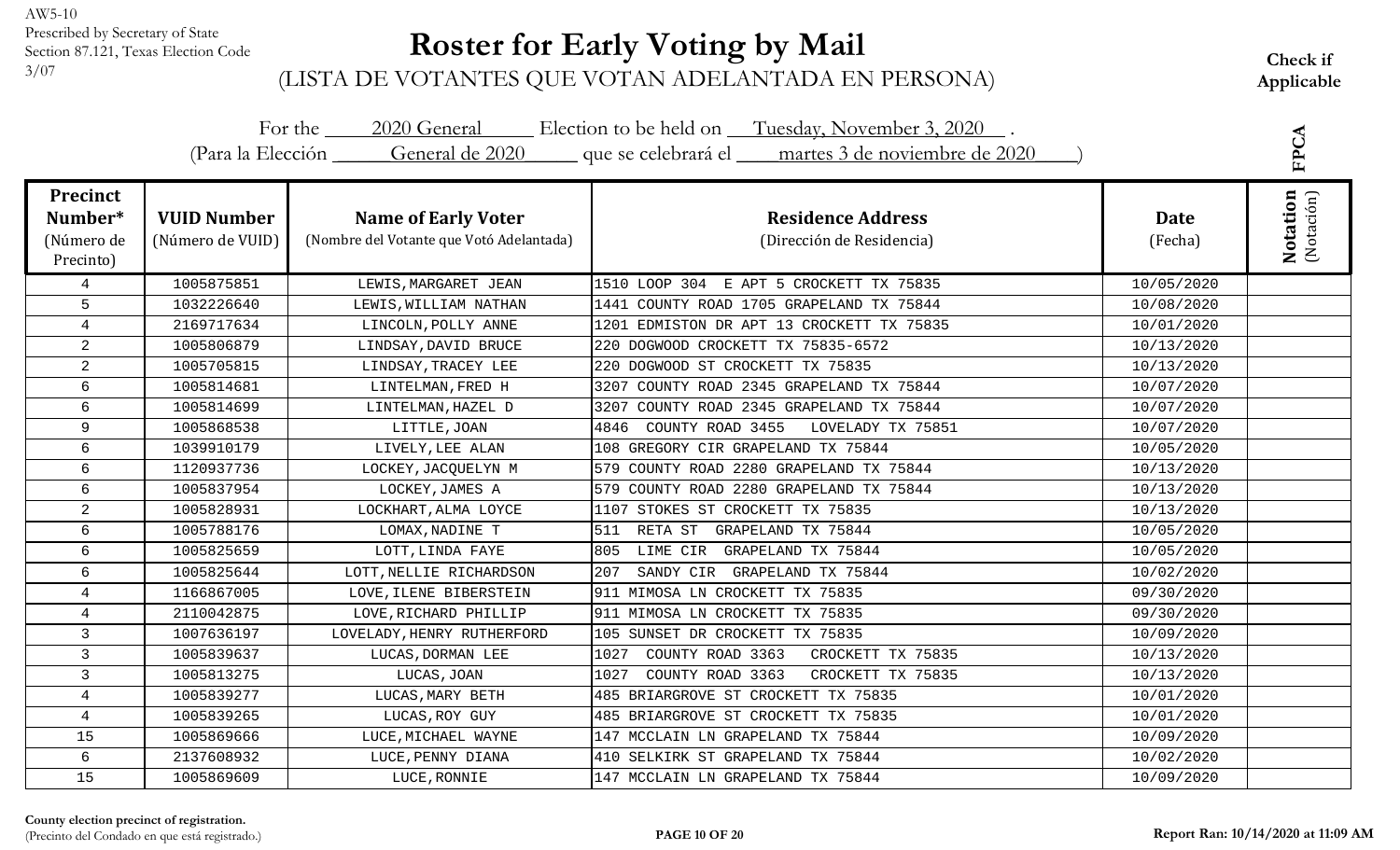# **Roster for Early Voting by Mail**

| For the 2020 General Election to be held on Tuesday, November 3, 2020.<br>(Para la Elección General de 2020 que se celebrará el martes 3 de noviembre de 2020 |                                        |                                                                        |                                                       |                 |                               |
|---------------------------------------------------------------------------------------------------------------------------------------------------------------|----------------------------------------|------------------------------------------------------------------------|-------------------------------------------------------|-----------------|-------------------------------|
| <b>Precinct</b><br>Number*<br>(Número de<br>Precinto)                                                                                                         | <b>VUID Number</b><br>(Número de VUID) | <b>Name of Early Voter</b><br>(Nombre del Votante que Votó Adelantada) | <b>Residence Address</b><br>(Dirección de Residencia) | Date<br>(Fecha) | <b>Notation</b><br>(Notación) |
| $7\overline{ }$                                                                                                                                               | 1005872750                             | LUNDY, MARY                                                            | 1367 COUNTY ROAD 4035 CROCKETT TX 75835               | 10/07/2020      |                               |
| 17                                                                                                                                                            | 1142841241                             | MACY, LISA MICHELLE                                                    | COUNTY ROAD 3595<br>LOVELADY TX 75851-5291<br>322     | 10/13/2020      |                               |
| $\overline{4}$                                                                                                                                                | 2170712874                             | MARSH, KENNY JOE                                                       | 631 MEADOWVIEW ST CROCKETT TX 75835                   | 10/13/2020      |                               |
| 3                                                                                                                                                             | 1005801605                             | MASK, HELEN                                                            | 110 RALPH BUNCHE ST CROCKETT TX 75835                 | 10/07/2020      |                               |
| $\mathbf{1}$                                                                                                                                                  | 1005799885                             | MCCALL, ELVIRA                                                         | 1006 SAN JACINTO AVE CROCKETT TX 75835                | 10/01/2020      |                               |
| $\overline{4}$                                                                                                                                                | 1127055438                             | MCCLAIN, ANDREW LESLIE                                                 | 3346 COUNTY ROAD 1040 CROCKETT TX 75835               | 10/13/2020      |                               |
| $\overline{4}$                                                                                                                                                | 1127213376                             | MCCLAIN, CYNTHIA ANN                                                   | 3346 COUNTY ROAD 1040 CROCKETT TX 75835               | 10/01/2020      |                               |
| 19                                                                                                                                                            | 1005589129                             | MCCLINTON, CARLENE MARIE                                               | 250 MAIN ST KENNARD TX 75847                          | 10/13/2020      |                               |
| 19                                                                                                                                                            | 1005589138                             | MCCLINTON, GAYLON M                                                    | 250 MAIN ST KENNARD TX 75847                          | 10/07/2020      |                               |
| $\mathbf{1}$                                                                                                                                                  | 1005843798                             | MCCULLOUGH, JAMES L                                                    | 800 N 6TH ST CROCKETT TX 75835                        | 10/05/2020      |                               |
| $\mathbf{1}$                                                                                                                                                  | 1005876472                             | MCCULLOUGH, ROSEMARY W                                                 | 800 N 6TH ST CROCKETT TX 75835                        | 10/05/2020      |                               |
| $6\overline{6}$                                                                                                                                               | 1118555652                             | MCGUYRE, STARLEY LAURENSON                                             | 485 COUNTY ROAD 2340 GRAPELAND TX 75844-5864          | 10/02/2020      |                               |
| 21                                                                                                                                                            | 1023454386                             | MCKINNEY, ELIZABETH ANN                                                | 5450 COUNTY ROAD 1170 KENNARD TX 75847                | 09/30/2020      |                               |
| 21                                                                                                                                                            | 1005571426                             | MCKINNEY, PATRICIA                                                     | 4871 COUNTY ROAD 1170 KENNARD TX 75847                | 09/30/2020      |                               |
| $\mathbf{1}$                                                                                                                                                  | 1005843714                             | MCKNIGHT, BENNIE RAY                                                   | 603 SAN JACINTO AVE A CROCKETT TX 75835               | 10/01/2020      |                               |
| 3                                                                                                                                                             | 1005870985                             | MCKNIGHT, CAROLYN MORRIS                                               | 608 W GOLIAD AVE CROCKETT TX 75835                    | 09/29/2020      |                               |
| $7\phantom{.}$                                                                                                                                                | 1001915331                             | MCKNIGHT, CURTIS LEE                                                   | 150 GIMON LN LOVELADY TX 75851                        | 10/01/2020      |                               |
| $\mathbf{1}$                                                                                                                                                  | 1010361717                             | MCKNIGHT, LOIS DIANE                                                   | 1040 MONROE ST CROCKETT TX 75835                      | 10/01/2020      |                               |
| 22                                                                                                                                                            | 1005459554                             | MCKNIGHT, MARILYN                                                      | 832 COUNTY ROAD 3054 CROCKETT TX 75835                | 10/08/2020      |                               |
| 22                                                                                                                                                            | 2131706628                             | MCKNIGHT, NATHANIEL                                                    | 832 COUNTY ROAD 3054 CROCKETT TX 75835                | 10/08/2020      |                               |
| $\mathbf{1}$                                                                                                                                                  | 1012792276                             | MCKNIGHT, WILLIE EARL                                                  | 1040 MONROE ST CROCKETT TX 75835                      | 10/01/2020      |                               |
| 5                                                                                                                                                             | 1119732464                             | MCLAIN, RAYMOND STALLINGS                                              | 407 S MARKET ST GRAPELAND TX 75844                    | 10/01/2020      |                               |
| 17                                                                                                                                                            | 1010856518                             | MCMILLIAN, FORREST DOUGLAS                                             | 11099 FARM MARKET 230 LOVELADY TX 75851               | 10/07/2020      |                               |
| 10                                                                                                                                                            | 1159537008                             | MCSWAIN, JUSTIN RONALD                                                 | 736 COUNTY ROAD 3200 CROCKETT TX 75835-8908           | 10/01/2020      |                               |
| 10                                                                                                                                                            | 1005837252                             | MCSWAIN, VERONIKA                                                      | 741 COUNTY ROAD 3200 CROCKETT TX 75835                | 10/01/2020      |                               |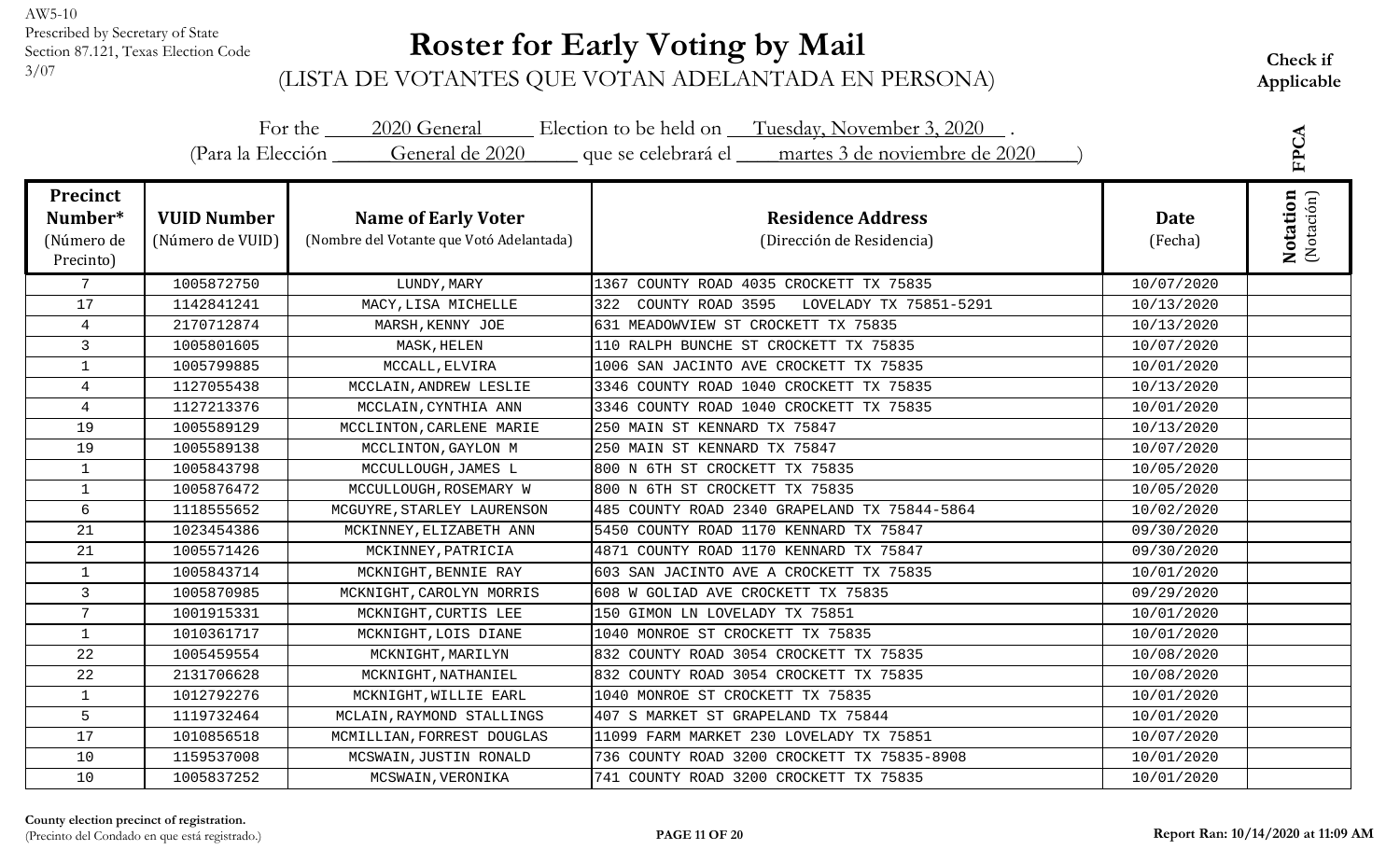# **Roster for Early Voting by Mail**

|                                                       |                                        |                                                                        | For the 2020 General Election to be held on Tuesday, November 3, 2020.<br>(Para la Elección General de 2020 que se celebrará el martes 3 de noviembre de 2020 |                        | FPCA                          |
|-------------------------------------------------------|----------------------------------------|------------------------------------------------------------------------|---------------------------------------------------------------------------------------------------------------------------------------------------------------|------------------------|-------------------------------|
|                                                       |                                        |                                                                        |                                                                                                                                                               |                        |                               |
| <b>Precinct</b><br>Number*<br>(Número de<br>Precinto) | <b>VUID Number</b><br>(Número de VUID) | <b>Name of Early Voter</b><br>(Nombre del Votante que Votó Adelantada) | <b>Residence Address</b><br>(Dirección de Residencia)                                                                                                         | <b>Date</b><br>(Fecha) | <b>Notation</b><br>(Notación) |
| $\mathbf{1}$                                          | 1005876417                             | MCWILLIAMS, ROBERT LOWE                                                | 301<br>PECAN DR<br>CROCKETT TX 75835                                                                                                                          | 10/01/2020             |                               |
| 18                                                    | 1005496474                             | MEDINA, LOUIS AMARO                                                    | FARM MARKET 1280<br>E LOVELADY TX 75851<br>6497                                                                                                               | 10/07/2020             |                               |
| 8                                                     | 1040974586                             | MILLER, JOYCE FAYE                                                     | 10938 FARM MARKET 227 E GRAPELAND TX 75844                                                                                                                    | 10/08/2020             |                               |
| $\mathbf 1$                                           | 1013327181                             | MILLER, RANDY JOE                                                      | 802 TERRELL AVE CROCKETT TX 75835                                                                                                                             | 10/13/2020             |                               |
| 5                                                     | 1141705561                             | MINTER, JOHNNY MORRIS                                                  | 905 COUNTY ROAD 1630 W CROCKETT TX 75835                                                                                                                      | 10/13/2020             |                               |
| $\mathbf{1}$                                          | 1005859278                             | MIZE, BEVERLY                                                          | 600 N 7TH ST CROCKETT TX 75835                                                                                                                                | 10/08/2020             |                               |
| $\mathbf{1}$                                          | 1005859284                             | MIZE, CAREY DONALD                                                     | 600 N 7TH ST CROCKETT TX 75835                                                                                                                                | 10/09/2020             |                               |
| 19                                                    | 1020698037                             | MOORE, FANNIE HELEN                                                    | 583<br>COUNTY ROAD 4570<br>KENNARD TX 75847                                                                                                                   | 10/01/2020             |                               |
| 3                                                     | 1006174890                             | MOORE, HELEN KAYE                                                      | 708<br>SAN ANTONIO RD CROCKETT TX 75835                                                                                                                       | 10/13/2020             |                               |
| 5                                                     | 2169416542                             | MOORE, TOMAS IVAN                                                      | 326 COUNTY ROAD 1890 GRAPELAND TX 75844                                                                                                                       | 10/13/2020             | FPCA                          |
| 16                                                    | 1019118390                             | MORGAN, BILLY D                                                        | 4600 FARM MARKET 2022 N CROCKETT TX 75835                                                                                                                     | 10/13/2020             |                               |
| 16                                                    | 1019118326                             | MORGAN, JUDITH DANNER                                                  | 4600 FARM MARKET 2022 N CROCKETT TX 75835                                                                                                                     | 10/13/2020             |                               |
| 19                                                    | 2003082224                             | MOSSHAMMER, MARYLYNNE                                                  | 273 PRIVATE ROAD 8045 KENNARD TX 75835                                                                                                                        | 10/06/2020             |                               |
| 8                                                     | 1015016305                             | MULLIN, SHARON LEONE                                                   | FARM MARKET 2022 N GRAPELAND TX 75844<br>14996                                                                                                                | 10/08/2020             |                               |
| $\overline{2}$                                        | 1005827861                             | MURPHY, GEORGIA                                                        | 353 COUNTY ROAD 2085 CROCKETT TX 75835                                                                                                                        | 10/02/2020             |                               |
| 5                                                     | 1011905089                             | MYERS, GERALD RICHARD                                                  | 1424 FARM MARKET 2423 GRAPELAND TX 75844                                                                                                                      | 10/08/2020             |                               |
| 5                                                     | 1009180662                             | MYERS, NICKY JO                                                        | 1424 FARM MARKET 2423 GRAPELAND TX 75844                                                                                                                      | 10/08/2020             |                               |
| 22                                                    | 1022114901                             | NELSON, DAVID E                                                        | CROCKETT TX 75835<br>1770<br>FARM MARKET 132                                                                                                                  | 10/05/2020             |                               |
| 6                                                     | 1006173003                             | NEWMAN, BILLIE JEAN                                                    | FARM MARKET 1272<br>3063<br>GRAPELAND TX 75844                                                                                                                | 10/01/2020             |                               |
| 3                                                     | 1005797524                             | NEWMAN, DELLA                                                          | 203 SUNSET DR CROCKETT TX 75835                                                                                                                               | 10/06/2020             |                               |
| 6                                                     | 1005840814                             | NICHOLS, WANDA                                                         | GRAPELAND TX 75844<br>206 N OLIVE ST                                                                                                                          | 10/08/2020             |                               |
| 8                                                     | 1001839360                             | OLIVER, PAUL RAYBURN                                                   | 7144 FARM MARKET 227 E GRAPELAND TX 75844                                                                                                                     | 10/09/2020             |                               |
| 8                                                     | 1014664795                             | OLIVER, SYLVIA ANN                                                     | 7144 FARM MARKET 227 E GRAPELAND TX 75844                                                                                                                     | 10/09/2020             |                               |
| $\mathsf{3}$                                          | 1005894447                             | O'NEIL, BENNIE RAY                                                     | COUNTY ROAD 4020<br>CROCKETT TX 75835<br>2269                                                                                                                 | 10/05/2020             |                               |
| $\mathbf{3}$                                          | 1005894434                             | O'NEIL, BETTY RUTH                                                     | 2269<br>COUNTY ROAD 4020<br>CROCKETT TX 75835                                                                                                                 | 10/05/2020             |                               |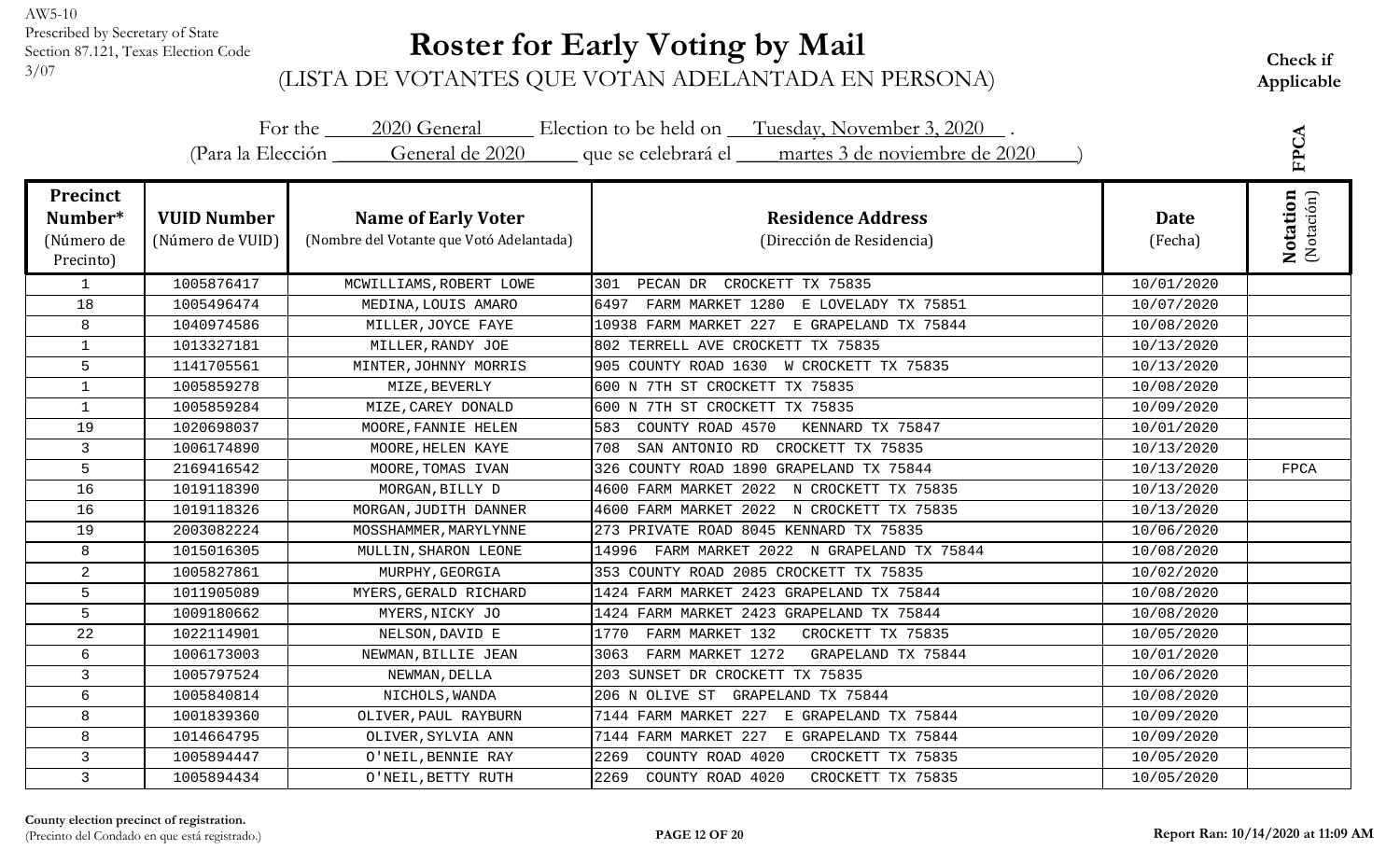# **Roster for Early Voting by Mail**

Check if<br><sup>3/07</sup> (LISTA DE VOTANTES QUE VOTAN ADELANTADA EN PERSONA) Applicable

|                                                       |                                        |                                                                        | For the 2020 General Election to be held on Tuesday, November 3, 2020.<br>(Para la Elección General de 2020 que se celebrará el martes 3 de noviembre de 2020 |                 | FPCA                          |
|-------------------------------------------------------|----------------------------------------|------------------------------------------------------------------------|---------------------------------------------------------------------------------------------------------------------------------------------------------------|-----------------|-------------------------------|
| <b>Precinct</b><br>Number*<br>(Número de<br>Precinto) | <b>VUID Number</b><br>(Número de VUID) | <b>Name of Early Voter</b><br>(Nombre del Votante que Votó Adelantada) | <b>Residence Address</b><br>(Dirección de Residencia)                                                                                                         | Date<br>(Fecha) | <b>Notation</b><br>(Notación) |
| 4                                                     | 2126251077                             | OSTEEN, DELINDA JOYCE                                                  | 126 BRIAR LN CROCKETT TX 75835                                                                                                                                | 10/08/2020      |                               |
| $\overline{2}$                                        | 1005400040                             | OWENS JR, WILLIAM                                                      | 1705 COUNTY ROAD 3045 CROCKETT TX 75835                                                                                                                       | 10/13/2020      |                               |
| $\mathbf{1}$                                          | 1009190915                             | OWENS, JESSIE LAVERNE                                                  | 906 FOSTER CROCKETT TX 75835-4120                                                                                                                             | 10/05/2020      |                               |
| $\overline{a}$                                        | 1005827740                             | PACE, ESTHER                                                           | 1326 STATE HIGHWAY 7 W CROCKETT TX 75835                                                                                                                      | 10/08/2020      |                               |
| $\mathsf{3}$                                          | 1005860095                             | PAGE, JESSIE                                                           | 206 W AUSTIN ST CROCKETT TX 75835                                                                                                                             | 10/01/2020      |                               |
| 5                                                     | 1080926425                             | PARHAM, VICTORIA JOHNSON                                               | 601 S COLLEGE ST GRAPELAND TX 75844                                                                                                                           | 10/08/2020      |                               |
| $\overline{2}$                                        | 1129855469                             | PARKER, CLYDE STEPHEN                                                  | 573 SAWMILL ST CROCKETT TX 75835                                                                                                                              | 10/07/2020      |                               |
| 6                                                     | 1011967225                             | PARKER, MARCUS                                                         | 202 CHURCH ST GRAPELAND TX 75844                                                                                                                              | 10/05/2020      |                               |
| $\overline{a}$                                        | 1129855448                             | PARKER, SANDRA LOUISE                                                  | 573 SAWMILL ST CROCKETT TX 75835                                                                                                                              | 10/07/2020      |                               |
| 6                                                     | 1011473442                             | PARKER, VELDA WILLIAMS                                                 | 202 CHURCH ST GRAPELAND TX 75844                                                                                                                              | 10/05/2020      |                               |
| 4                                                     | 1005817752                             | PASHO, CONSTANCE                                                       | 1102 EASY ST CROCKETT TX 75835                                                                                                                                | 10/13/2020      |                               |
| 15                                                    | 1116568120                             | PEAKE, PAMELA COLLIER                                                  | 12304 FARM MARKET 227 W GRAPELAND TX 75844                                                                                                                    | 10/13/2020      |                               |
| $\mathsf{3}$                                          | 2128972939                             | PEARSON, MAX LEE                                                       | 1384 FARM MARKET 2712<br>CROCKETT TX 75835                                                                                                                    | 10/05/2020      |                               |
| 4                                                     | 1005838045                             | PEARSON, PAMELA E                                                      | 102 TWIN DR CROCKETT TX 75835                                                                                                                                 | 10/01/2020      |                               |
| 3                                                     | 1005840332                             | PETTERSON, RICHARD                                                     | 420<br>COUNTY ROAD 3370<br>CROCKETT TX 75835                                                                                                                  | 10/01/2020      |                               |
| $\mathbf{3}$                                          | 1152427039                             | PETTERSON, SARA HELEN                                                  | 420<br>COUNTY ROAD 3370<br>CROCKETT TX 75835                                                                                                                  | 10/01/2020      |                               |
| 15                                                    | 1009731321                             | PIERSON, WILLIAM DAVID                                                 | 427 COUNTY ROAD 2275 GRAPELAND TX 75844                                                                                                                       | 10/08/2020      |                               |
| 6                                                     | 1126865866                             | PITCOCK, RICHARD WILEY                                                 | 910 FARM MARKET 1272 GRAPELAND TX 75844-5618                                                                                                                  | 10/05/2020      |                               |
| $\mathsf{3}$                                          | 1040524620                             | POOLE, BOBBIE THOMAS                                                   | 941 FARM MARKET 2712 CROCKETT TX 75835                                                                                                                        | 10/13/2020      |                               |
| 19                                                    | 1005393622                             | POPE, LLOYD HENRY                                                      | 101 COUNTY ROAD 1150 KENNARD TX 75847                                                                                                                         | 10/07/2020      |                               |
| 19                                                    | 1005375936                             | POPE, OLA B                                                            | 101 COUNTY ROAD 1150 KENNARD TX 75847                                                                                                                         | 10/07/2020      |                               |
| 4                                                     | 1005886779                             | POTEET, MARSHALL C                                                     | 961 COUNTY ROAD 1050 CROCKETT TX 75835                                                                                                                        | 10/06/2020      |                               |
| 22                                                    | 1189468486                             | PRICE, JOHNNIE L                                                       | 1763 COUNTY ROAD 3095 CROCKETT TX 75835                                                                                                                       | 10/01/2020      |                               |
| $\mathsf{3}$                                          | 1112920937                             | PRINCE, MATTIE RUTH                                                    | 107 SALLAS ST CROCKETT TX 75835                                                                                                                               | 10/05/2020      |                               |
| 9                                                     | 1005849536                             | PURIFOY, MICKEY GENE                                                   | 626 COUNTY ROAD 3540<br>LOVELADY TX 75851                                                                                                                     | 10/01/2020      |                               |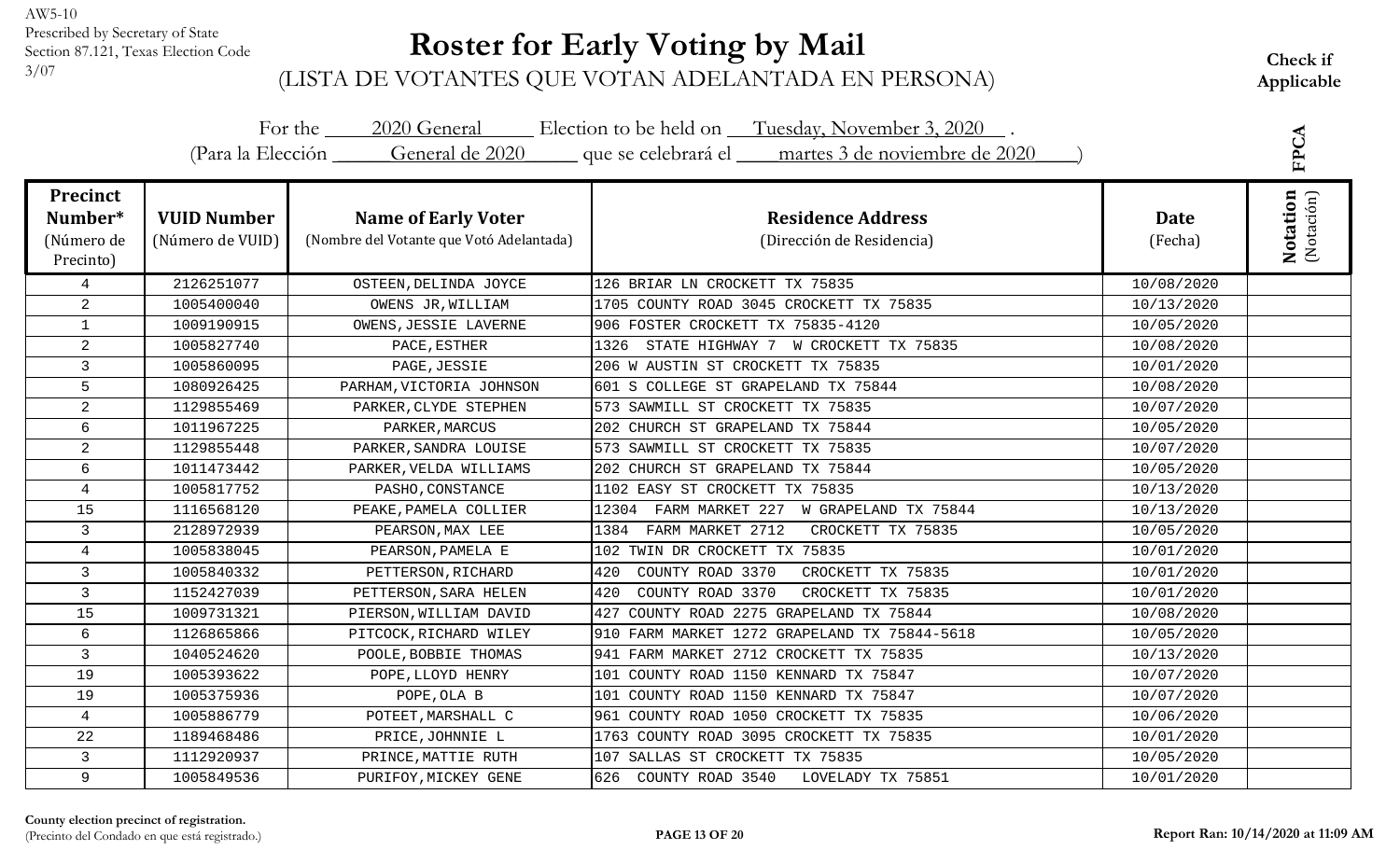# **Roster for Early Voting by Mail**

Check if<br><sup>3/07</sup> (LISTA DE VOTANTES QUE VOTAN ADELANTADA EN PERSONA) Applicable

|                                                       |                                        |                                                                        | For the 2020 General Election to be held on Tuesday, November 3, 2020.<br>(Para la Elección General de 2020 que se celebrará el martes 3 de noviembre de 2020 |                 | FPCA                          |
|-------------------------------------------------------|----------------------------------------|------------------------------------------------------------------------|---------------------------------------------------------------------------------------------------------------------------------------------------------------|-----------------|-------------------------------|
| <b>Precinct</b><br>Number*<br>(Número de<br>Precinto) | <b>VUID Number</b><br>(Número de VUID) | <b>Name of Early Voter</b><br>(Nombre del Votante que Votó Adelantada) | <b>Residence Address</b><br>(Dirección de Residencia)                                                                                                         | Date<br>(Fecha) | <b>Notation</b><br>(Notación) |
| 20                                                    | 1029846477                             | PYLE, KENNETH ALLEN                                                    | 1779 COUNTY ROAD 1125 CROCKETT TX 75835-6011                                                                                                                  | 10/13/2020      |                               |
| 20                                                    | 1020421700                             | PYLE, MARTHA LEE                                                       | 1779 COUNTY ROAD 1125 CROCKETT TX 75835                                                                                                                       | 10/13/2020      |                               |
| 4                                                     | 1218836331                             | RAINS, JAMES DEWITT                                                    | 910 MIMOSA LN CROCKETT TX 75835-1734                                                                                                                          | 10/09/2020      |                               |
| $\mathbf{1}$                                          | 1005790858                             | RANDOLPH, BERTHA                                                       | 2207 N 6TH ST CROCKETT TX 75835                                                                                                                               | 10/01/2020      |                               |
| $\mathbf{1}$                                          | 1005790843                             | RANDOLPH, LUTHER EUGENE                                                | 2207 N 6TH ST CROCKETT TX 75835                                                                                                                               | 09/30/2020      |                               |
| $\overline{2}$                                        | 1016054531                             | RAY, STEVE CLINTON                                                     | 4139 STATE HIGHWAY 7 W CROCKETT TX 75835                                                                                                                      | 09/29/2020      |                               |
| $\mathbf{1}$                                          | 1005843849                             | RAYFORD, SHIRLEY MARIE                                                 | RUSK AVE CROCKETT TX 75835<br>700                                                                                                                             | 10/01/2020      |                               |
| 3                                                     | 1005850734                             | REAGANS, BRENDA                                                        | 108<br>CROCKETT TX 75835<br>OAK                                                                                                                               | 10/01/2020      |                               |
| 20                                                    | 1126811706                             | REDWINE, MARK WAYNE                                                    | 5332 COUNTY ROAD 1180 KENNARD TX 75847                                                                                                                        | 10/01/2020      |                               |
| 5                                                     | 1005823286                             | RICE, EVA J                                                            | 1130 COUNTY ROAD 1890 GRAPELAND TX 75844                                                                                                                      | 10/07/2020      |                               |
| 3                                                     | 1005839560                             | RICHARDSON, DEMETRIA LASHONE                                           | 385 COUNTY ROAD 4015 CROCKETT TX 75835                                                                                                                        | 10/13/2020      |                               |
| $\overline{2}$                                        | 1005794001                             | RICHARDSON, ROSS CLEVELAND                                             | US HIGHWAY 287 N GRAPELAND TX 75844-8829<br>5155                                                                                                              | 10/02/2020      |                               |
| 5                                                     | 1005798752                             | RICHIE, DOROTHY W                                                      | 720 FINWAY DR GRAPELAND TX 75844                                                                                                                              | 10/02/2020      |                               |
| 5                                                     | 1005798747                             | RICHIE, GEORGE EDWARD                                                  | 720 FINWAY DR GRAPELAND TX 75844                                                                                                                              | 10/05/2020      |                               |
| $\mathbf{1}$                                          | 1005888560                             | RICHMOND, JANE MARIE                                                   | 106 MCLEAN DR CROCKETT TX 75835                                                                                                                               | 10/01/2020      |                               |
| $\overline{4}$                                        | 1001795240                             | RICHMOND, KATHERINE GARLAND                                            | 1154 LOOP 304 E RM 304 CROCKETT TX 75835                                                                                                                      | 10/05/2020      |                               |
| 8                                                     | 2160948600                             | RIGDON, RICHARD WAYNE                                                  | 1476 COUNTY ROAD 1685 GRAPELAND TX 75844                                                                                                                      | 10/08/2020      |                               |
| 17                                                    | 1005481690                             | RINGGOLD, BILLIE                                                       | COUNTY ROAD 3515<br>LOVELADY TX 75851<br>775                                                                                                                  | 10/05/2020      |                               |
| 17                                                    | 1005481688                             | RINGGOLD, JAMES B                                                      | COUNTY ROAD 3515<br>775<br>LOVELADY TX 75851                                                                                                                  | 10/05/2020      |                               |
| 3                                                     | 1005860244                             | ROBBINS, ARZELL PURVIS                                                 | 404<br>COTTONWOOD ST CROCKETT TX 75835-2412                                                                                                                   | 09/30/2020      |                               |
| 20                                                    | 2164047638                             | ROBISON, TERESA ANNE                                                   | 5177 COUNTY ROAD 1180 KENNARD TX 75847                                                                                                                        | 09/30/2020      | <b>FPCA</b>                   |
| 8                                                     | 1020668228                             | RONAY, EMMA LAVERNE                                                    | 1694 COUNTY ROAD 1750 GRAPELAND TX 75844                                                                                                                      | 10/09/2020      |                               |
| 4                                                     | 1105553684                             | ROSALES, MARIO FERNANDO                                                | 3675 FARM MARKET 1733 KENNARD TX 75847                                                                                                                        | 10/08/2020      |                               |
| $\overline{4}$                                        | 1009414183                             | ROSER, ARACELI B                                                       | 2803 E HOUSTON AVE CROCKETT TX 75835                                                                                                                          | 10/05/2020      |                               |
| $\overline{4}$                                        | 1034269169                             | ROSER, CHARLES FREDERICK                                               | 2803 E HOUSTON AVE CROCKETT TX 75835                                                                                                                          | 10/05/2020      |                               |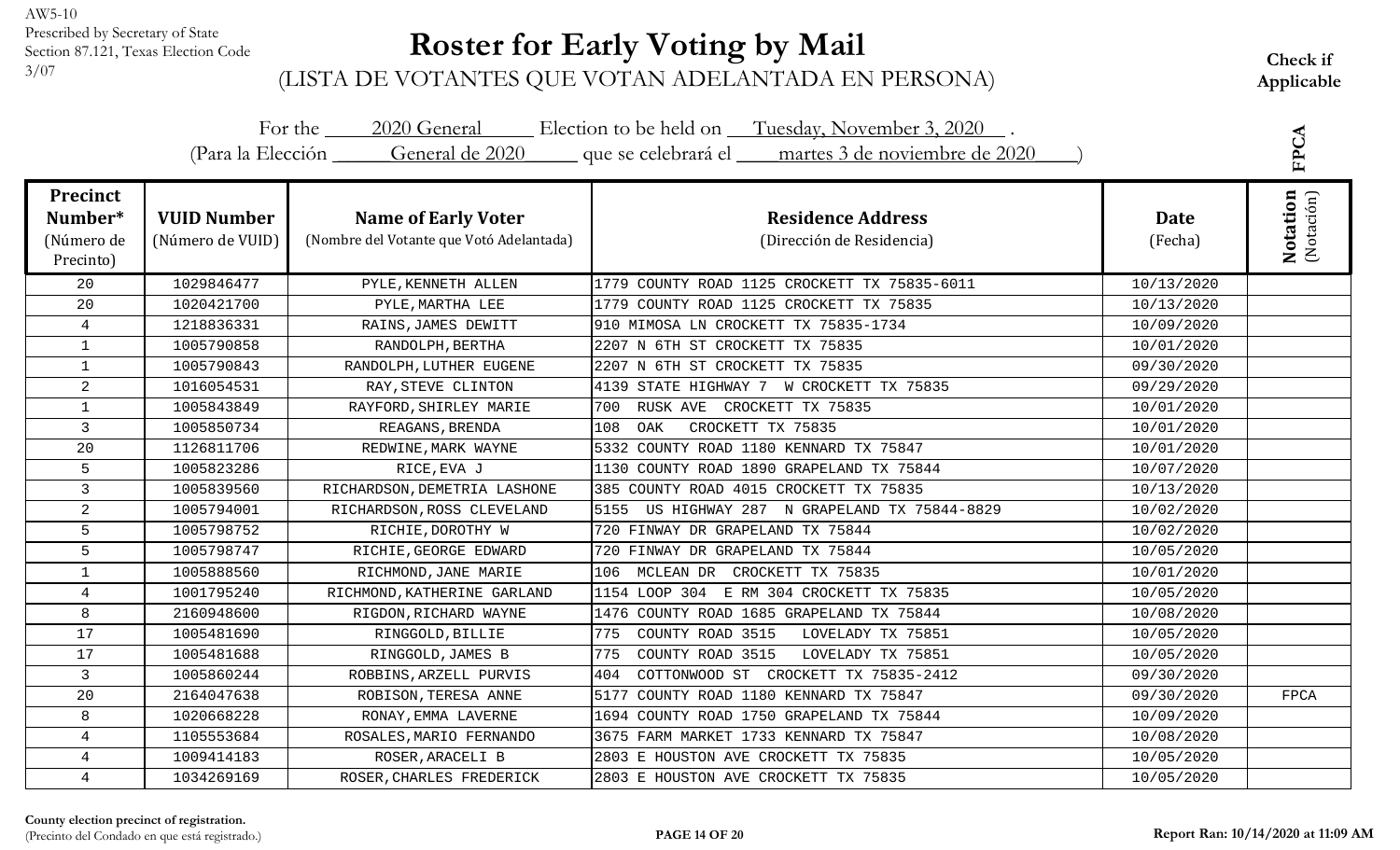# **Roster for Early Voting by Mail**

Check if<br><sup>3/07</sup> (LISTA DE VOTANTES QUE VOTAN ADELANTADA EN PERSONA) Applicable

|                                                       |                                        |                                                                        | For the 2020 General Election to be held on Tuesday, November 3, 2020.<br>(Para la Elección General de 2020 que se celebrará el martes 3 de noviembre de 2020 |                        | FPCA                   |
|-------------------------------------------------------|----------------------------------------|------------------------------------------------------------------------|---------------------------------------------------------------------------------------------------------------------------------------------------------------|------------------------|------------------------|
| <b>Precinct</b><br>Number*<br>(Número de<br>Precinto) | <b>VUID Number</b><br>(Número de VUID) | <b>Name of Early Voter</b><br>(Nombre del Votante que Votó Adelantada) | <b>Residence Address</b><br>(Dirección de Residencia)                                                                                                         | <b>Date</b><br>(Fecha) | Notation<br>(Notación) |
| $\overline{4}$                                        | 1031672317                             | ROSS, BRENDA FAYE                                                      | COUNTY ROAD 4535<br>CROCKETT TX 75835<br>568                                                                                                                  | 10/13/2020             |                        |
| $\overline{4}$                                        | 1031702208                             | ROSS, CLARENCE ANTHONY                                                 | COUNTY ROAD 4535<br>CROCKETT TX 75835<br>568                                                                                                                  | 10/13/2020             |                        |
| $\mathbf{1}$                                          | 1005829387                             | ROSS, DOROTHY                                                          | 1440 N 4TH ST CROCKETT TX 75835                                                                                                                               | 10/05/2020             |                        |
| $\mathbf{1}$                                          | 1005829394                             | ROSS, PAUL EDWARD                                                      | 603 WOOLLEY DR CROCKETT TX 75835                                                                                                                              | 10/05/2020             |                        |
| $\mathbf{1}$                                          | 2155575222                             | ROSS, TERRY LYNN                                                       | 1440 N 4TH ST CROCKETT TX 75835                                                                                                                               | 10/07/2020             |                        |
| 22                                                    | 2119469656                             | ROTHROCK, ASHLEY ANN                                                   | 6532 FARM MARKET 132 CROCKETT TX 75835                                                                                                                        | 10/07/2020             |                        |
| 22                                                    | 2141739517                             | ROTHROCK, CHARLES WESTON                                               | 6532 FARM MARKET 132 CROCKETT TX 75835                                                                                                                        | 10/07/2020             |                        |
| $\mathbf{1}$                                          | 1198864400                             | ROWLAND, JAMES NORMAN                                                  | 311 FARM MARKET 3313 CROCKETT TX 75835-5002                                                                                                                   | 10/02/2020             |                        |
| 2                                                     | 1107222873                             | RUCKER, JERRY D                                                        | 214 RED OAK PT CROCKETT TX 75835                                                                                                                              | 10/08/2020             |                        |
| 3                                                     | 1013452630                             | RUNNELS, THOMAS CHARLES                                                | 207 W PINE ST CROCKETT TX 75835                                                                                                                               | 10/05/2020             |                        |
| 15                                                    | 1112500127                             | RUSSO, CARIN BIRMINGHAM                                                | 341 LAKEVIEW DR GRAPELAND TX 75844-8272                                                                                                                       | 10/01/2020             |                        |
| 15                                                    | 1112500115                             | RUSSO, JOSEPH LAWRENCE                                                 | 341 LAKEVIEW DR GRAPELAND TX 75844                                                                                                                            | 09/30/2020             |                        |
| 8                                                     | 1173518622                             | SCHMIDT, MARJORIE ANNE                                                 | 321 PRIVATE ROAD 5135 GRAPELAND TX 75844                                                                                                                      | 10/13/2020             |                        |
| 17                                                    | 2159164923                             | SHAW, DOUGLAS LEON                                                     | 4239 COUNTY ROAD 3575 LOVELADY TX 75851-5240                                                                                                                  | 10/07/2020             |                        |
| 17                                                    | 1009713658                             | SHAW, TERESA L                                                         | 4239<br>COUNTY ROAD 3575<br>LOVELADY TX 75851                                                                                                                 | 10/05/2020             |                        |
| 9                                                     | 1015153959                             | SHELLY, BEATRICE VATCHER                                               | 1103 PRIVATE ROAD 7015 LOVELADY TX 75851                                                                                                                      | 10/09/2020             |                        |
| 6                                                     | 1115166702                             | SHEPHERD, BOBBIE JEAN                                                  | 703 N MAIN ST GRAPELAND TX 75844                                                                                                                              | 10/02/2020             |                        |
| 6                                                     | 1154457259                             | SHEPHERD, EDWARD EVERETT                                               | 326 S FOREST ST GRAPELAND TX 75844                                                                                                                            | 10/01/2020             |                        |
| 6                                                     | 1005840571                             | SHEPHERD, GLORETHA                                                     | 326 S FOREST ST GRAPELAND TX 75844                                                                                                                            | 10/01/2020             |                        |
| 15                                                    | 1019229983                             | SHEPHERD, GLORIA JEAN                                                  | 310 FARM MARKET 2544<br>GRAPELAND TX 75844                                                                                                                    | 10/02/2020             |                        |
| $\mathbf{1}$                                          | 1005884603                             | SHERMAN, ETHEL T                                                       | 411 LOOP 304 NE CROCKETT TX 75835                                                                                                                             | 10/05/2020             |                        |
| $\mathbf{1}$                                          | 1005884366                             | SHERMAN, OTIS                                                          | 411 LOOP 304 NE CROCKETT TX 75835                                                                                                                             | 10/05/2020             |                        |
| 14                                                    | 1005869970                             | SHOEMAKE, BENJAMIN LEE                                                 | 2222 COUNTY ROAD 1805 CROCKETT TX 75835                                                                                                                       | 10/05/2020             |                        |
| 5                                                     | 1005851164                             | SHOFNER, CHRISTINE V                                                   | 231 PRIVATE ROAD 5085 GRAPELAND TX 75844                                                                                                                      | 10/05/2020             |                        |
| 5                                                     | 1005851129                             | SHOFNER, JACK LAMAR                                                    | 231 PRIVATE ROAD 5085 GRAPELAND TX 75844                                                                                                                      | 10/05/2020             |                        |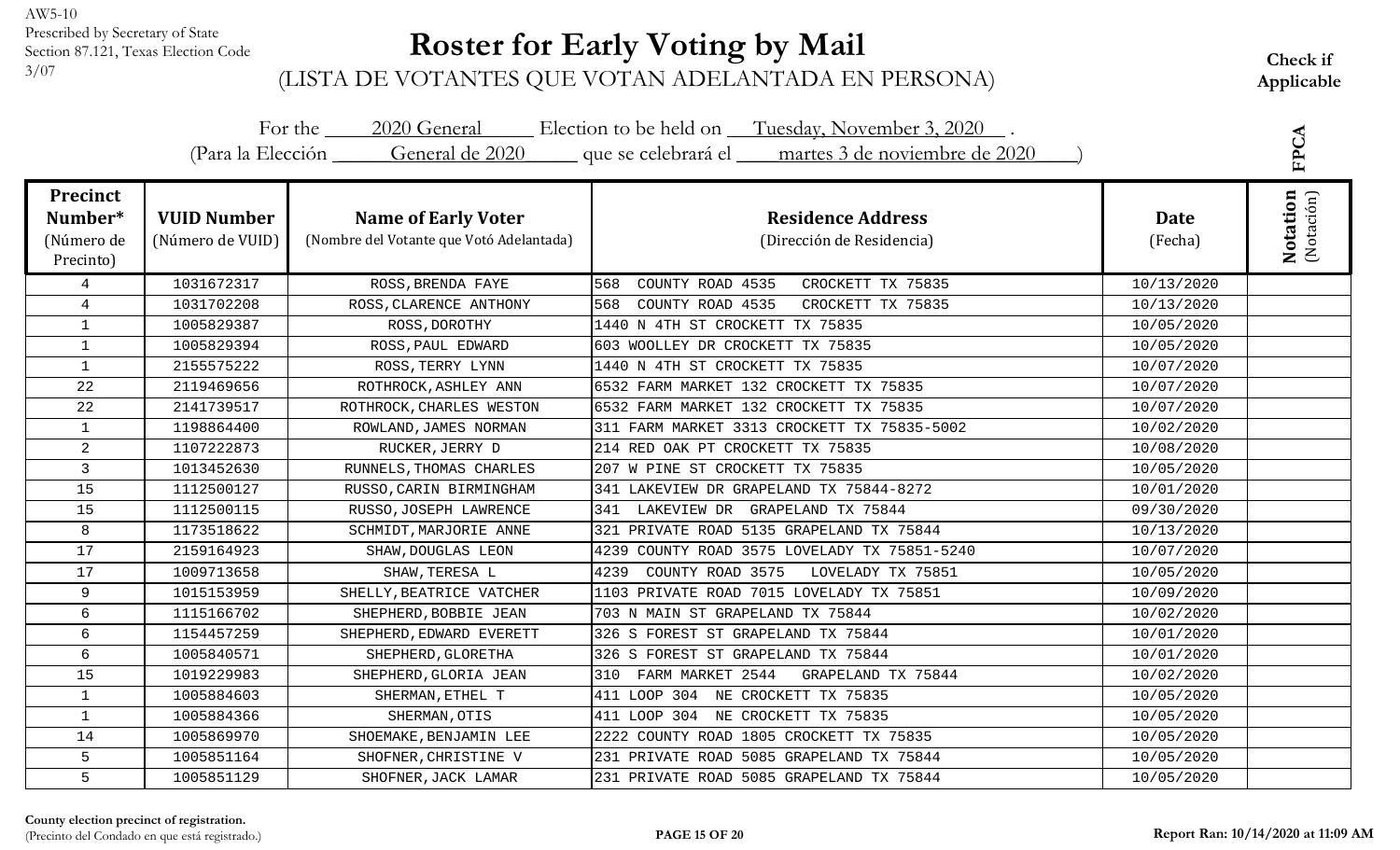# **Roster for Early Voting by Mail**

Check if<br><sup>3/07</sup> (LISTA DE VOTANTES QUE VOTAN ADELANTADA EN PERSONA) Applicable

|                                                       |                                        |                                                                        | For the 2020 General Election to be held on Tuesday, November 3, 2020.<br>(Para la Elección General de 2020 que se celebrará el martes 3 de noviembre de 2020 |                 | FPCA                          |
|-------------------------------------------------------|----------------------------------------|------------------------------------------------------------------------|---------------------------------------------------------------------------------------------------------------------------------------------------------------|-----------------|-------------------------------|
| <b>Precinct</b><br>Number*<br>(Número de<br>Precinto) | <b>VUID Number</b><br>(Número de VUID) | <b>Name of Early Voter</b><br>(Nombre del Votante que Votó Adelantada) | <b>Residence Address</b><br>(Dirección de Residencia)                                                                                                         | Date<br>(Fecha) | <b>Notation</b><br>(Notación) |
| $\mathsf{3}$                                          | 2165847451                             | SIDENBLAD, MARLIS WALLACE                                              | 143 COUNTY ROAD 3350 CROCKETT TX 75835                                                                                                                        | 10/01/2020      |                               |
| $\overline{4}$                                        | 1005827549                             | SIMON, ARTIE VANICE                                                    | 1201 EDMISTON DR CROCKETT TX 75835-3410                                                                                                                       | 10/05/2020      |                               |
| 4                                                     | 2147615972                             | SIMON, CHARLES                                                         | 1201 EDMISTON DR APT 25 CROCKETT TX 75835                                                                                                                     | 10/05/2020      |                               |
| $\mathbf{3}$                                          | 1005860146                             | SIMON, HATTIE HARRIS                                                   | 203 W AUSTIN ST CROCKETT TX 75835                                                                                                                             | 10/05/2020      |                               |
| $\mathsf{3}$                                          | 1005838992                             | SIMS, LAVERNE                                                          | 200 SUNSET DR CROCKETT TX 75835                                                                                                                               | 10/13/2020      |                               |
| 10                                                    | 1161690594                             | SINSLEY, JANIS KAY                                                     | 1262 COUNTY ROAD 3200 CROCKETT TX 75835                                                                                                                       | 10/02/2020      |                               |
| 5                                                     | 1055928828                             | SIPPLE, DANNY JAMES                                                    | 870 COUNTY ROAD 1645 GRAPELAND TX 75844                                                                                                                       | 10/07/2020      |                               |
| 21                                                    | 1005393717                             | SKINNER, DARLA JENE                                                    | 3403 COUNTY ROAD 1135 KENNARD TX 75847                                                                                                                        | 09/30/2020      |                               |
| 11                                                    | 1005359274                             | SKINNER, JAMES HOBSON                                                  | COUNTY ROAD 4545<br>3474<br>KENNARD TX 75847                                                                                                                  | 10/01/2020      |                               |
| 21                                                    | 1005712470                             | SKINNER, JEFFERSON                                                     | 3403 COUNTY ROAD 1135 KENNARD TX 75847                                                                                                                        | 09/30/2020      |                               |
| $7\overline{ }$                                       | 1005857435                             | SMALL, VERNICE                                                         | COUNTY ROAD 4030<br>CROCKETT TX 75835<br>1306                                                                                                                 | 10/09/2020      |                               |
| 15                                                    | 1005789692                             | SMART, CLIFTON WILLARD                                                 | 1097 PRIVATE ROAD 6175 GRAPELAND TX 75844                                                                                                                     | 10/05/2020      |                               |
| 15                                                    | 1005837931                             | SMART, DOROTHY                                                         | 1097 PRIVATE ROAD 6175 GRAPELAND TX 75844                                                                                                                     | 10/05/2020      |                               |
| 20                                                    | 1010761514                             | SMART, LILLIE                                                          | STATE HIGHWAY 21 E GRAPELAND TX 75844<br>21592                                                                                                                | 10/02/2020      |                               |
| 22                                                    | 2138361822                             | SMITH JR, O T                                                          | 2461 COUNTY ROAD 2055 CROCKETT TX 75835                                                                                                                       | 10/05/2020      |                               |
| 5                                                     | 1005883739                             | SMITH, HELEN R                                                         | 915 S MARKET ST GRAPELAND TX 75844                                                                                                                            | 10/05/2020      |                               |
| 19                                                    | 1005430738                             | SMITH, JENELL                                                          | 554 COUNTY ROAD 4620<br>KENNARD TX 75847                                                                                                                      | 10/08/2020      |                               |
| 3                                                     | 1005860007                             | SMITH, LIBBY                                                           | 126 SOWESCOR ST CROCKETT TX 75835                                                                                                                             | 10/02/2020      |                               |
| $\overline{4}$                                        | 1030684921                             | SPENCER, MATTIE MARIE                                                  | 104 S 12TH ST CROCKETT TX 75835                                                                                                                               | 10/08/2020      |                               |
| 7                                                     | 1005849171                             | SPILLER, JOHNNIE MAE                                                   | 437 PRIVATE ROAD 7065 LOVELADY TX 75851                                                                                                                       | 10/07/2020      |                               |
| 4                                                     | 1005842259                             | STEIDLE, HERBERT R                                                     | 326<br>MEADOWVIEW ST<br>CROCKETT TX 75835                                                                                                                     | 10/01/2020      |                               |
| 4                                                     | 1005614179                             | STEIDLE, MARGARET                                                      | 326<br>MEADOWVIEW ST<br>CROCKETT TX 75835                                                                                                                     | 10/01/2020      |                               |
| 15                                                    | 1019233939                             | STELL JR, HAROLD MOREE                                                 | 1020 COUNTY ROAD 2230 GRAPELAND TX 75844                                                                                                                      | 10/08/2020      |                               |
| 15                                                    | 1018796566                             | STELL, ERMA SHEPHERD                                                   | 1020 COUNTY ROAD 2230 GRAPELAND TX 75844                                                                                                                      | 10/08/2020      |                               |
| 15                                                    | 1005717069                             | STELL, JOHN W                                                          | 934 COUNTY ROAD 2230 GRAPELAND TX 75844                                                                                                                       | 10/02/2020      |                               |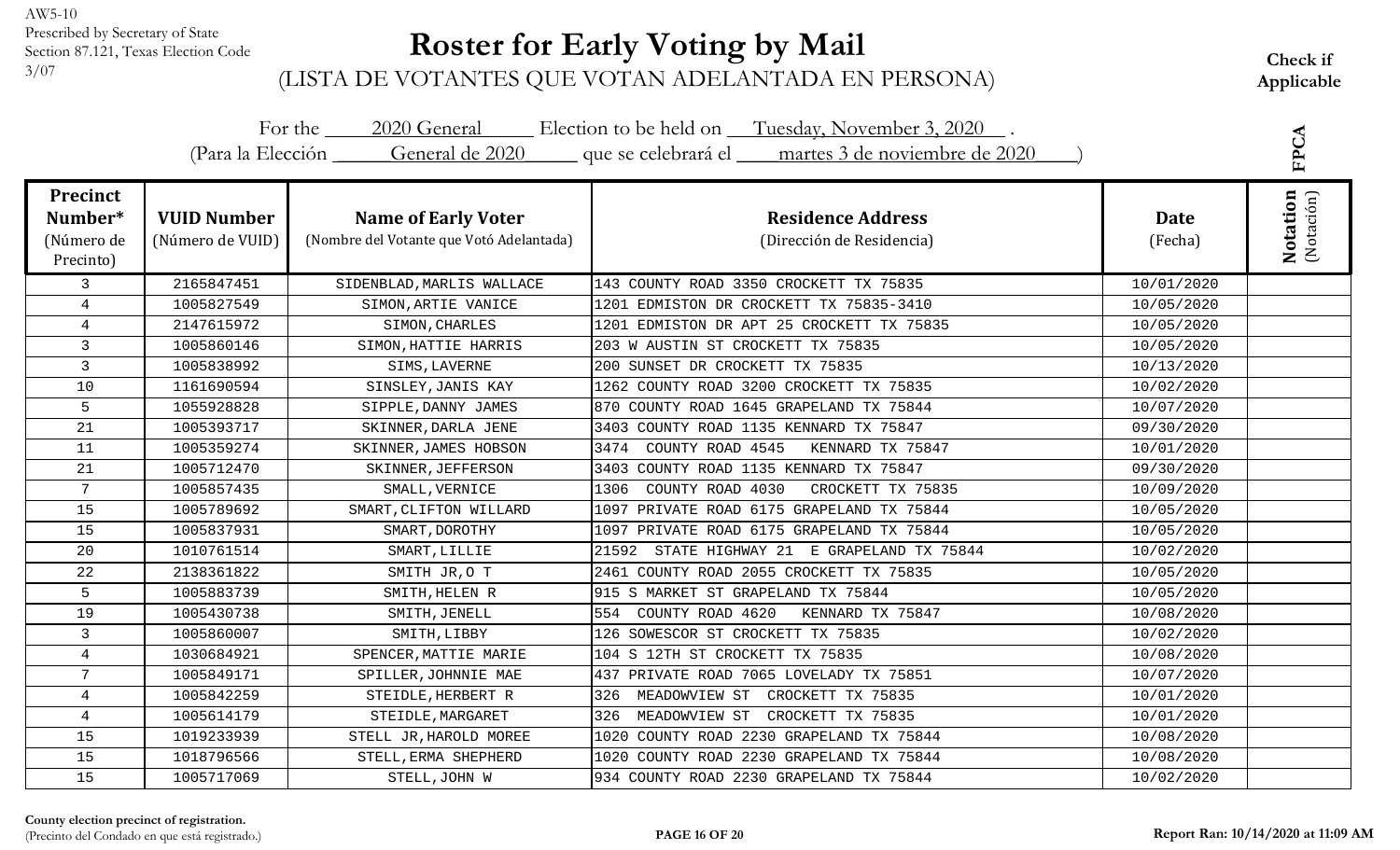# **Roster for Early Voting by Mail**

Check if<br><sup>3/07</sup> (LISTA DE VOTANTES QUE VOTAN ADELANTADA EN PERSONA) Applicable

|                                                       |                                        |                                                                        | For the 2020 General Election to be held on Tuesday, November 3, 2020.<br>(Para la Elección General de 2020 que se celebrará el martes 3 de noviembre de 2020 |                 | FPCA                          |
|-------------------------------------------------------|----------------------------------------|------------------------------------------------------------------------|---------------------------------------------------------------------------------------------------------------------------------------------------------------|-----------------|-------------------------------|
| <b>Precinct</b><br>Number*<br>(Número de<br>Precinto) | <b>VUID Number</b><br>(Número de VUID) | <b>Name of Early Voter</b><br>(Nombre del Votante que Votó Adelantada) | <b>Residence Address</b><br>(Dirección de Residencia)                                                                                                         | Date<br>(Fecha) | <b>Notation</b><br>(Notación) |
| $\overline{2}$                                        | 1167107847                             | STEWARD, ROBERT LEE                                                    | 375 WOOD ST CROCKETT TX 75835                                                                                                                                 | 10/09/2020      |                               |
| $\overline{2}$                                        | 1180867236                             | STILLWELL, LINDA KAY                                                   | 298 LAKEVIEW ST CROCKETT TX 75835                                                                                                                             | 10/02/2020      |                               |
| 2                                                     | 1180867227                             | STILLWELL, MACK WARD                                                   | 298 LAKEVIEW ST CROCKETT TX 75835                                                                                                                             | 10/02/2020      |                               |
| 4                                                     | 1014108731                             | STOKES, ROY CARROLL                                                    | 506 ELDORADO DR CROCKETT TX 75835                                                                                                                             | 10/02/2020      |                               |
| $\overline{4}$                                        | 1057277918                             | STOVER, JANET FAYE                                                     | 2072 COUNTY ROAD 1050 A CROCKETT TX 75835                                                                                                                     | 10/05/2020      |                               |
| 3                                                     | 1005894452                             | STRANGE, MARY                                                          | 123 RALPH BUNCHE ST CROCKETT TX 75835-3109                                                                                                                    | 10/13/2020      |                               |
| $\overline{4}$                                        | 1009173330                             | STRINGER, JIMMY CLAY                                                   | 413 CREEKWOOD ST CROCKETT TX 75835                                                                                                                            | 10/13/2020      |                               |
| 14                                                    | 1005877421                             | STRUENSEE, BEVERLY B                                                   | 4050 US HIGHWAY 287 N CROCKETT TX 75835                                                                                                                       | 10/07/2020      |                               |
| 6                                                     | 1186625339                             | STUART, JAYNE                                                          | 3179 COUNTY ROAD 2235 GRAPELAND TX 75844                                                                                                                      | 10/02/2020      |                               |
| 5                                                     | 1005841333                             | STUART, MARCIA KAY                                                     | 639 AUGUSTA RD GRAPELAND TX 75844                                                                                                                             | 10/01/2020      |                               |
| 5                                                     | 1005888518                             | SUMRALL, MARY DIANE                                                    | 14831 FARM MARKET 2022 N GRAPELAND TX 75844                                                                                                                   | 10/13/2020      |                               |
| 3                                                     | 2142537459                             | SWOR, GLORIA ANN                                                       | 383 PRIVATE ROAD 8025 CROCKETT TX 75835                                                                                                                       | 10/09/2020      |                               |
| $\overline{3}$                                        | 2142537519                             | SWOR, ROBERT MARCUS                                                    | 383 PRIVATE ROAD 8025 CROCKETT TX 75835                                                                                                                       | 10/13/2020      |                               |
| 18                                                    | 1022789781                             | SWORD, JUDY                                                            | 7229<br>FARM MARKET 1280 E LOVELADY TX 75851                                                                                                                  | 10/13/2020      |                               |
| 8                                                     | 2165808828                             | TAYLOR, JAMES EDWARD                                                   | 452 COUNTY ROAD 1675 GRAPELAND TX 75844                                                                                                                       | 10/09/2020      |                               |
| $\mathbf{1}$                                          | 1005817267                             | TAYLOR, LAUDA HICKMAN                                                  | 809 DOWNES AVE CROCKETT TX 75835                                                                                                                              | 10/07/2020      |                               |
| $\mathsf{3}$                                          | 1005813234                             | TAYLOR, SARAH REECE                                                    | 1404 SYCAMORE ST CROCKETT TX 75835                                                                                                                            | 10/01/2020      |                               |
| $\mathbf{1}$                                          | 1005877228                             | TEMPLE, SYBLE THOMAS                                                   | 604 TERRELL AVE CROCKETT TX 75835-4228                                                                                                                        | 10/07/2020      |                               |
| 19                                                    | 1164263312                             | TEMPLETON, SHANNON GENE                                                | 349 PRIVATE ROAD 5105 KENNARD TX 75847                                                                                                                        | 10/08/2020      |                               |
| 18                                                    | 1005457227                             | TERRY, BESSIE ROVERTA                                                  | COUNTY ROAD 4090<br>175<br>LOVELADY TX 75851                                                                                                                  | 10/08/2020      |                               |
| 18                                                    | 1148769314                             | TERRY, LYNDA FAYE                                                      | FARM MARKET 1309<br>2255<br>LOVELADY TX 75851                                                                                                                 | 10/05/2020      |                               |
| 19                                                    | 1005712525                             | THAMES, BONNIE                                                         | 1278 COUNTY ROAD 4680 KENNARD TX 75847                                                                                                                        | 10/05/2020      |                               |
| $\overline{4}$                                        | 1170962891                             | THERWHANGER, TRUMAN MARSHALL                                           | 1116 LOOP 304 E CROCKETT TX 75835                                                                                                                             | 10/02/2020      |                               |
| $\overline{4}$                                        | 1164158068                             | THOMAS, YVONNE                                                         | 1154 LOOP 304 E RM 306 CROCKETT TX 75835                                                                                                                      | 10/05/2020      |                               |
| 4                                                     | 1015461991                             | THOMPSON, JAMES DONALD                                                 | 305 TRAILWOOD DR CROCKETT TX 75835                                                                                                                            | 09/30/2020      |                               |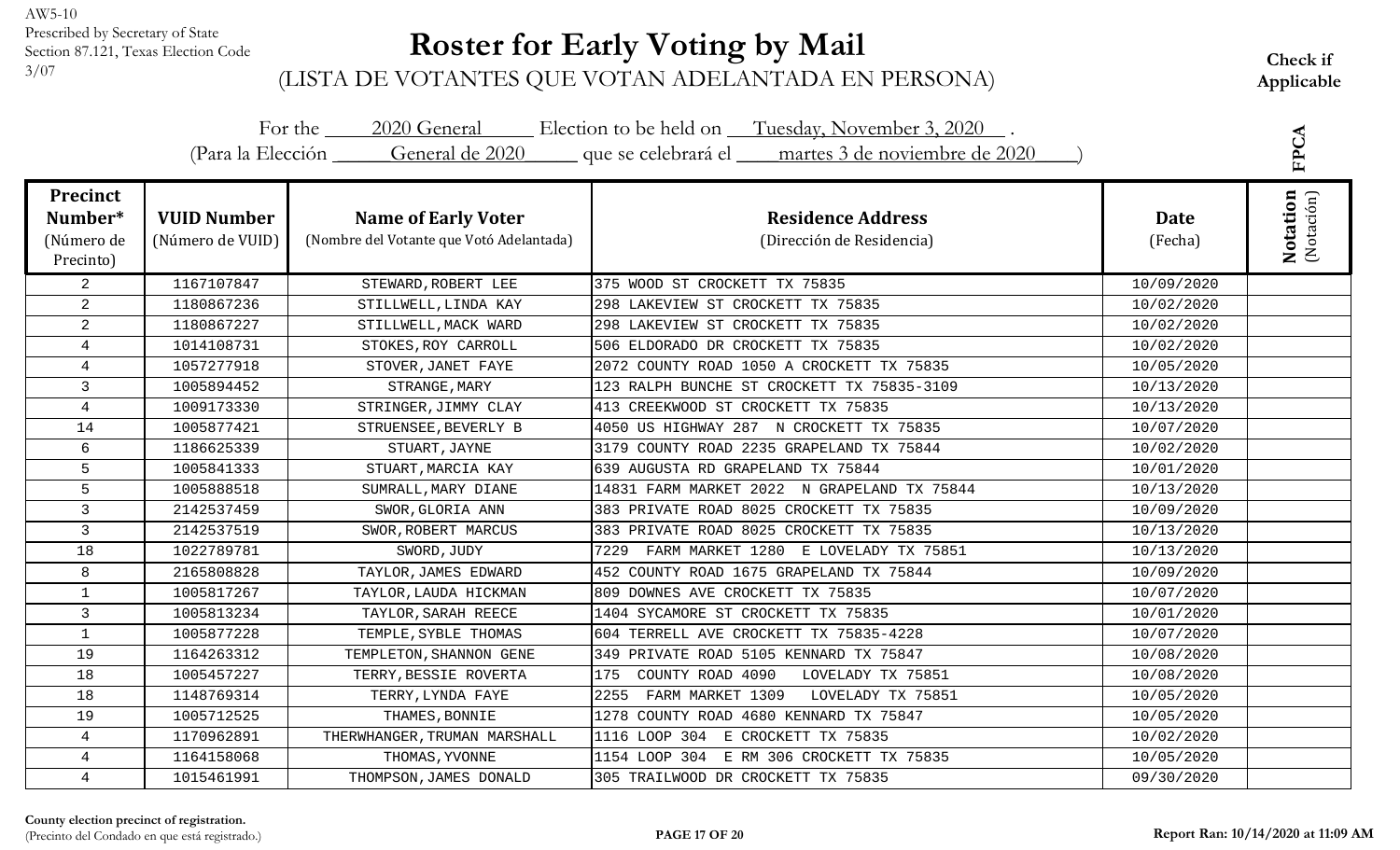# **Roster for Early Voting by Mail**

Check if<br><sup>3/07</sup> (LISTA DE VOTANTES QUE VOTAN ADELANTADA EN PERSONA) Applicable

|                                                       |                                        |                                                                        | For the 2020 General Election to be held on Tuesday, November 3, 2020.<br>(Para la Elección General de 2020 que se celebrará el martes 3 de noviembre de 2020 |                 | FPCA                          |
|-------------------------------------------------------|----------------------------------------|------------------------------------------------------------------------|---------------------------------------------------------------------------------------------------------------------------------------------------------------|-----------------|-------------------------------|
| <b>Precinct</b><br>Number*<br>(Número de<br>Precinto) | <b>VUID Number</b><br>(Número de VUID) | <b>Name of Early Voter</b><br>(Nombre del Votante que Votó Adelantada) | <b>Residence Address</b><br>(Dirección de Residencia)                                                                                                         | Date<br>(Fecha) | <b>Notation</b><br>(Notación) |
| 18                                                    | 1005457109                             | THOMPSON, PATRICIA A                                                   | 765<br>COUNTY ROAD 4215<br>LOVELADY TX 75851                                                                                                                  | 10/05/2020      |                               |
| 4                                                     | 2132744180                             | THOMPSON, RUBY PAULINE                                                 | 305 TRAILWOOD DR CROCKETT TX 75835                                                                                                                            | 09/30/2020      |                               |
| 8                                                     | 2000326864                             | THORNTON, JAMES PRESTON                                                | 1882 COUNTY ROAD 1595 GRAPELAND TX 75844-6621                                                                                                                 | 10/08/2020      |                               |
| 6                                                     | 1168517747                             | TILLIS, JAMES LEE                                                      | 422 CARVER ST GRAPELAND TX 75844                                                                                                                              | 10/01/2020      |                               |
| $6\phantom{1}$                                        | 1005787439                             | TILLIS, PATRICIA FAY                                                   | 422 CARVER ST GRAPELAND TX 75844                                                                                                                              | 10/01/2020      |                               |
| 19                                                    | 1014588052                             | TRAMMELL, BILLY DEAN                                                   | 652 COUNTY ROAD 4615 KENNARD TX 75847-6837                                                                                                                    | 10/08/2020      |                               |
| $\overline{7}$                                        | 1005849057                             | TULLOS, DONALD WAYNE                                                   | 460 S READ ST LOVELADY TX 75851                                                                                                                               | 09/30/2020      |                               |
| $7\overline{ }$                                       | 1005802266                             | TULLOS, WINONA                                                         | 460 S READ ST LOVELADY TX 75851                                                                                                                               | 09/30/2020      |                               |
| $\overline{4}$                                        | 1005884494                             | TURNER, JAMES W                                                        | 203 GORDON DR CROCKETT TX 75835                                                                                                                               | 10/07/2020      |                               |
| $\overline{4}$                                        | 1005884500                             | TURNER, VIRGINIA GRACE                                                 | 203 GORDON DR CROCKETT TX 75835                                                                                                                               | 10/07/2020      |                               |
| $\mathbf{1}$                                          | 1014638257                             | USHER, TILLIE SCHRAM                                                   | 213 CORDELL ST CROCKETT TX 75835                                                                                                                              | 10/01/2020      |                               |
| $\overline{2}$                                        | 1009231670                             | WAGNER SR, SAMMY LEE                                                   | 204 BURTIS ST CROCKETT TX 75835                                                                                                                               | 09/30/2020      |                               |
| $\overline{2}$                                        | 1005891811                             | WAGNER, JIMMY                                                          | 8030 COUNTY ROAD 2065 CROCKETT TX 75835                                                                                                                       | 10/01/2020      |                               |
| 4                                                     | 1005875313                             | WALKER, CATHERINE                                                      | 605 FRYE ST CROCKETT TX 75835                                                                                                                                 | 10/05/2020      |                               |
| 3                                                     | 2144132722                             | WALKER, EDDIE LEE                                                      | 208 OAK CROCKETT TX 75835                                                                                                                                     | 10/01/2020      |                               |
| $\overline{4}$                                        | 2162199306                             | WALKER, IAN THOMAS                                                     | 100 S 5TH ST CROCKETT TX 75835                                                                                                                                | 10/13/2020      |                               |
| 4                                                     | 1005875309                             | WALKER, JOE SAM                                                        | 605 FRYE ST CROCKETT TX 75835                                                                                                                                 | 10/05/2020      |                               |
| $\mathbf{1}$                                          | 1059525986                             | WALKER, ODESSA M                                                       | 208 VALLEY LN CROCKETT TX 75835-1328                                                                                                                          | 10/06/2020      |                               |
| 21                                                    | 1005397411                             | WARFIELD, WANDA FAYE                                                   | 3757 COUNTY ROAD 1135 KENNARD TX 75847                                                                                                                        | 10/05/2020      |                               |
| 6                                                     | 2171025542                             | WARNER, JOSEPH SETH                                                    | 339 COUNTY ROAD 2335 GRAPELAND TX 75844                                                                                                                       | 10/13/2020      | FPCA                          |
| 19                                                    | 2141265798                             | WARREN, GWENDOLYN CAROYL                                               | 1193 FOREST SERVICE ROAD 513 KENNARD TX 75847                                                                                                                 | 10/05/2020      |                               |
| 3                                                     | 1175929173                             | WASHINGTON, FEDERICKIA LASHA                                           | 206 SUNSET DR CROCKETT TX 75835-3251                                                                                                                          | 10/13/2020      |                               |
| 5                                                     | 1005866174                             | WATSON, ANNETTE ROBINSON                                               | 227 PLUM ST APT 17 GRAPELAND TX 75844                                                                                                                         | 10/13/2020      |                               |
| $\overline{a}$                                        | 1013998125                             | WATSON, ANNIE BELL                                                     | 431 COUNTY ROAD 2131 CROCKETT TX 75835                                                                                                                        | 10/07/2020      |                               |
| 4                                                     | 1176005643                             | WATSON, ARVA NELL                                                      | 1154 LOOP 304 E APT 308 CROCKETT TX 75835                                                                                                                     | 10/02/2020      |                               |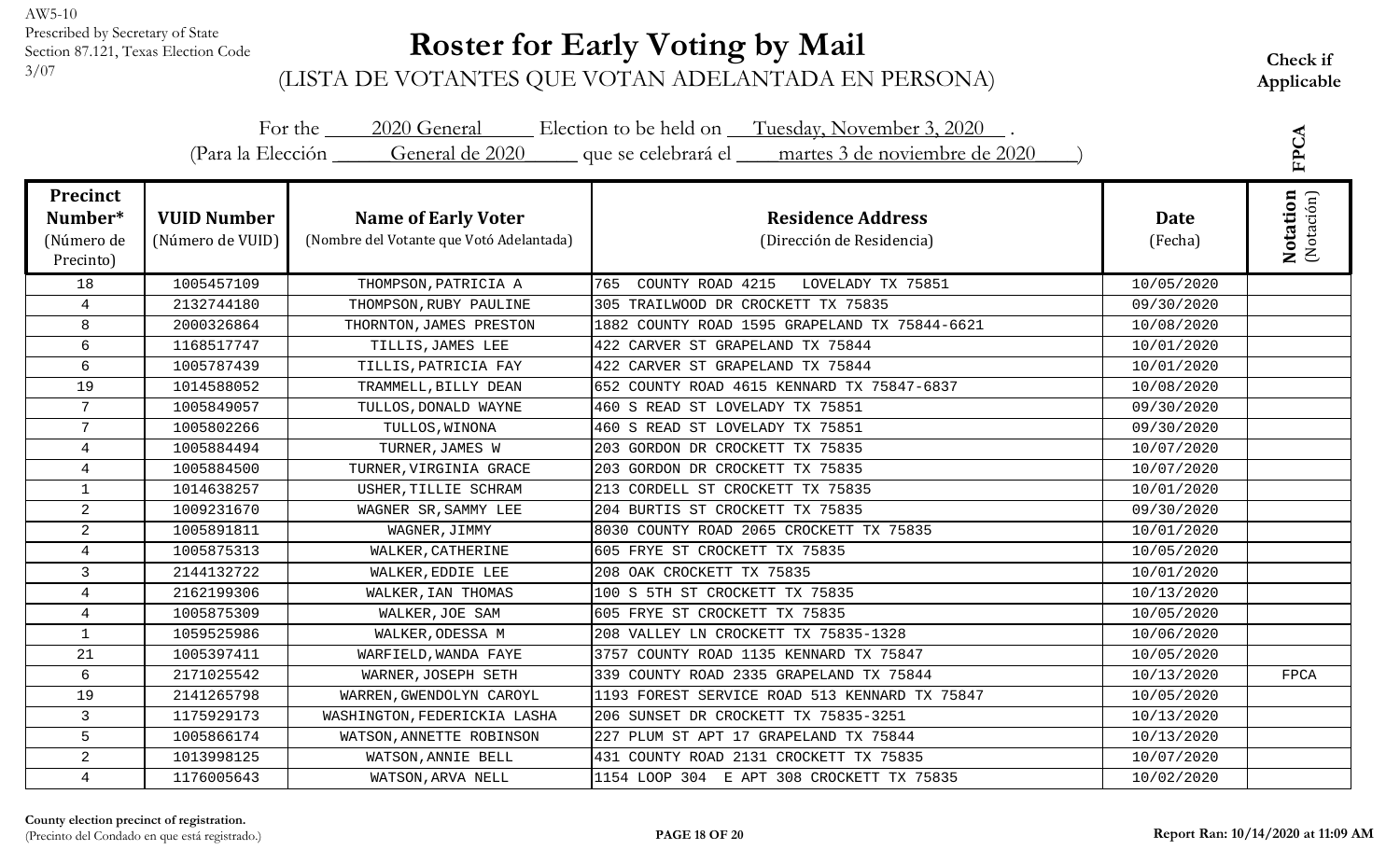# **Roster for Early Voting by Mail**

Check if<br><sup>3/07</sup> (LISTA DE VOTANTES QUE VOTAN ADELANTADA EN PERSONA) Applicable

|                                                       |                                        |                                                                        | For the 2020 General Election to be held on Tuesday, November 3, 2020.<br>(Para la Elección General de 2020 que se celebrará el martes 3 de noviembre de 2020 |                 | FPCA                          |
|-------------------------------------------------------|----------------------------------------|------------------------------------------------------------------------|---------------------------------------------------------------------------------------------------------------------------------------------------------------|-----------------|-------------------------------|
| <b>Precinct</b><br>Number*<br>(Número de<br>Precinto) | <b>VUID Number</b><br>(Número de VUID) | <b>Name of Early Voter</b><br>(Nombre del Votante que Votó Adelantada) | <b>Residence Address</b><br>(Dirección de Residencia)                                                                                                         | Date<br>(Fecha) | <b>Notation</b><br>(Notación) |
| $\mathsf{3}$                                          | 1005892825                             | WATSON, CLAUDE CECIL                                                   | 707 SAN ANTONIO RD CROCKETT TX 75835                                                                                                                          | 10/07/2020      |                               |
| $\overline{4}$                                        | 2122880759                             | WATSON, ELNORA                                                         | 110 BRIAR LN CROCKETT TX 75835                                                                                                                                | 10/02/2020      |                               |
| 3                                                     | 1143969728                             | WATSON, HUNTER                                                         | 206 SUNSET DR CROCKETT TX 75835                                                                                                                               | 10/05/2020      |                               |
| 4                                                     | 1005803497                             | WATSON, JACK EUGENE                                                    | 1154 LOOP 304 E APT 308 CROCKETT TX 75835                                                                                                                     | 10/02/2020      |                               |
| $\overline{4}$                                        | 1005886330                             | WATSON, JAMES STANLEY                                                  | 486 BRIARGROVE ST CROCKETT TX 75835                                                                                                                           | 10/07/2020      |                               |
| 3                                                     | 1005813140                             | WATSON, MARY JOYCE                                                     | 206 SUNSET DR CROCKETT TX 75835                                                                                                                               | 10/05/2020      |                               |
| $\mathbf{1}$                                          | 1005877114                             | WATSON, NINA GALE                                                      | 706 RUNNELLS AVE CROCKETT TX 75835                                                                                                                            | 10/07/2020      |                               |
| 4                                                     | 1041714918                             | WATSON, PATSIE LOU                                                     | 3313 STATE HIGHWAY 7 E CROCKETT TX 75835                                                                                                                      | 10/08/2020      |                               |
| $\overline{4}$                                        | 1040837207                             | WATSON, ROBERT EUGENE                                                  | 3313 STATE HIGHWAY 7 E CROCKETT TX 75835                                                                                                                      | 10/07/2020      |                               |
| 2                                                     | 1005827819                             | WATTS, BETTY                                                           | 1826 COUNTY ROAD 2140 CROCKETT TX 75835                                                                                                                       | 10/13/2020      |                               |
| 9                                                     | 1211390176                             | WEBSTER, ASHLEY LAWAN                                                  | 432 COUNTY ROAD 3550 LOVELADY TX 75851                                                                                                                        | 10/09/2020      |                               |
| 5                                                     | 1015365214                             | WHATLEY, SHARON KAY                                                    | 285 HILLTOP DR GRAPELAND TX 75844                                                                                                                             | 09/30/2020      |                               |
| 4                                                     | 2135013795                             | WHEELER, JOHN STEPHEN                                                  | 1307 PLANTATION DR 1/2 CROCKETT TX 75835                                                                                                                      | 09/30/2020      |                               |
| 16                                                    | 1005481129                             | WHITEHEAD, CELIA EMMONS                                                | 1368 COUNTY ROAD 1650 GRAPELAND TX 75844-7611                                                                                                                 | 10/09/2020      |                               |
| 16                                                    | 1005481138                             | WHITEHEAD, WINSTON DECATOR                                             | 1368 COUNTY ROAD 1650 GRAPELAND TX 75844                                                                                                                      | 10/09/2020      |                               |
| 15                                                    | 1153943510                             | WILLIAMS, AMOS LEE                                                     | 7068 COUNTY ROAD 2210 GRAPELAND TX 75844                                                                                                                      | 10/08/2020      |                               |
| $\overline{4}$                                        | 2168502833                             | WILLIAMS, AUDIE                                                        | 2109 E GOLIAD AVE CROCKETT TX 75835                                                                                                                           | 09/29/2020      |                               |
| 3                                                     | 1005803263                             | WILLIAMS, HAROLD W                                                     | 1004 SAN ANTONIO RD CROCKETT TX 75835                                                                                                                         | 10/13/2020      |                               |
| $\overline{4}$                                        | 2168729114                             | WILLIAMS, HARRY DONALD                                                 | 1108 LOOP 304 E CROCKETT TX 75835                                                                                                                             | 10/01/2020      |                               |
| $\mathbf{1}$                                          | 1194931903                             | WILLIAMS, JOSEPH R                                                     | 367 COUNTY ROAD 1500 CROCKETT TX 75835                                                                                                                        | 10/13/2020      |                               |
| 21                                                    | 1010850484                             | WILLIAMS, RONNIE DEAN                                                  | 5408 COUNTY ROAD 1155 KENNARD TX 75847                                                                                                                        | 10/13/2020      |                               |
| 3                                                     | 1004928204                             | WILLIAMS, SYNEVA USRY                                                  | 1004 SAN ANTONIO RD CROCKETT TX 75835                                                                                                                         | 10/13/2020      |                               |
| 21                                                    | 1010850409                             | WILLIAMS, THERESA                                                      | 5408 COUNTY ROAD 1155 KENNARD TX 75847                                                                                                                        | 10/13/2020      |                               |
| $\overline{a}$                                        | 1014383766                             | WILMORE, GEORGE E                                                      | 298 COUNTY ROAD 2050 CROCKETT TX 75835                                                                                                                        | 10/13/2020      |                               |
| $\mathbf{1}$                                          | 1111922171                             | WOLLGAST, RAY EDWARD                                                   | 302 CORDELL ST CROCKETT TX 75835                                                                                                                              | 09/29/2020      |                               |